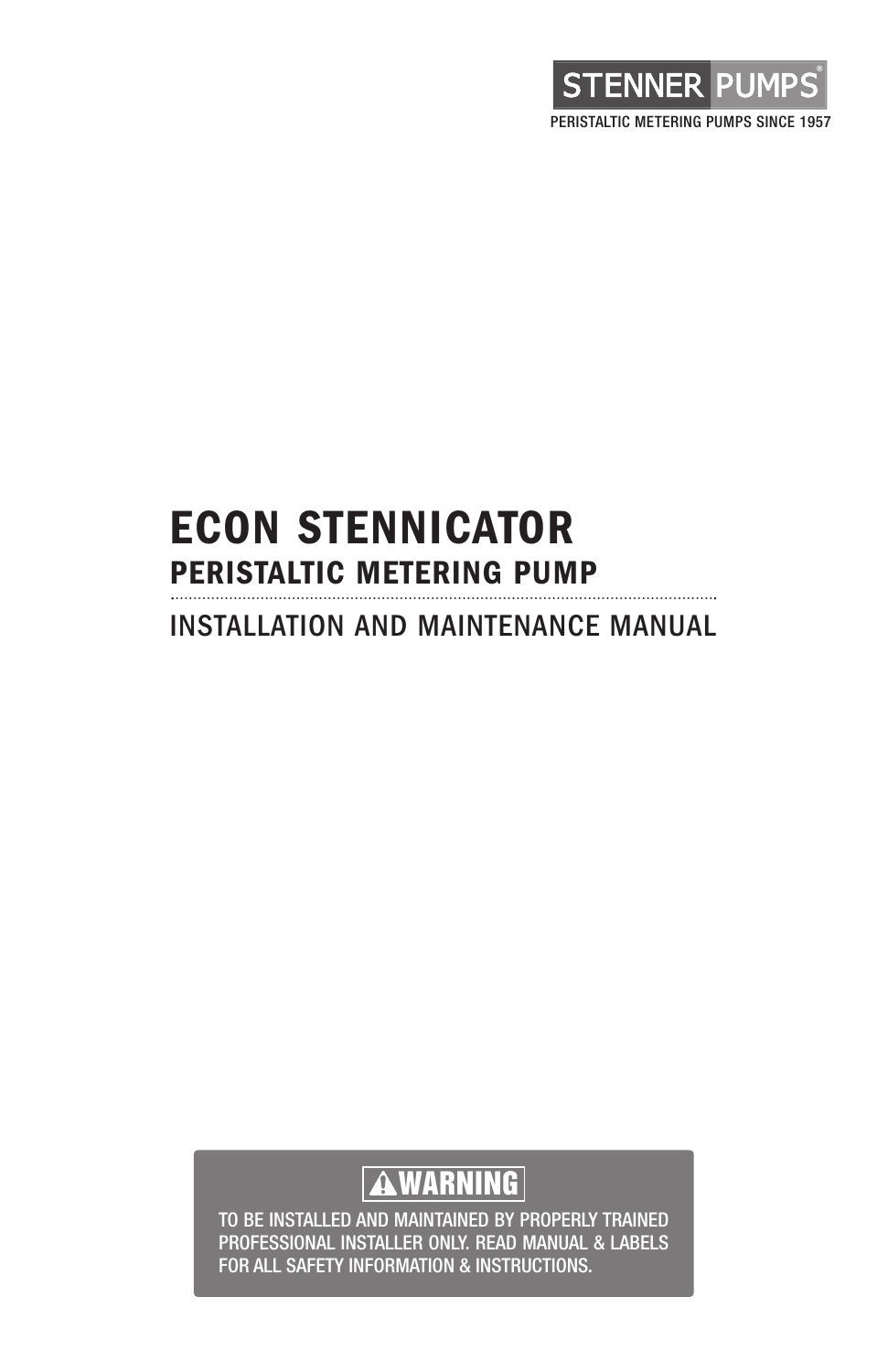### **TABLE OF CONTENTS**

**IMST 121621**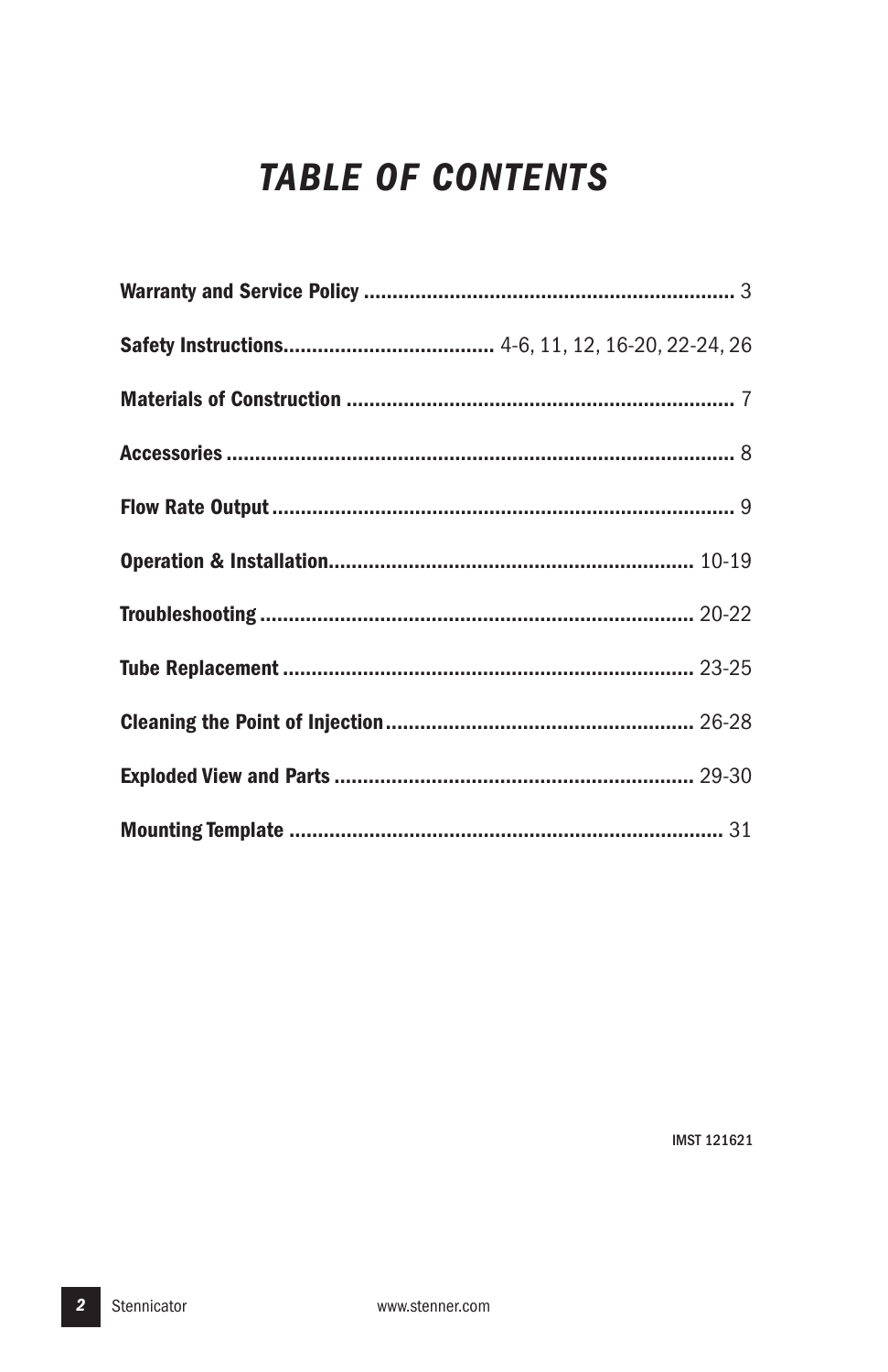### **WARRANTY AND CUSTOMER SERVICE**

#### **LIMITED WARRANTY**

Stenner Pump Company will for a period of one (1) year from the date of purchase (proof of purchase required) repair or replace at our option all defective parts. Stenner is not responsible for any removal or installation costs. Pump tube assemblies and rubber components are considered perishable and are not covered in this warranty. Pump tube will be replaced each time a pump is in for service, unless otherwise specified.The cost of the pump tube replacement will be the responsibility of the customer. Stenner will incur shipping costs for warranty products shipped from our factory in Jacksonville, Florida. Any tampering with major components, chemical damage, faulty wiring, weather conditions, water damage, power surges, or products not used with reasonable care and maintained in accordance with the instructions will void the warranty. Stenner limits its liability solely to the cost of the original product.We make no other warranty expressed or implied.

#### **RETURNS**

Stenner offers a 30-day return policy on factory direct purchases. Except as otherwise provided, no merchandise will be accepted for return after 30 days from purchase.To return merchandise at any time, call Stenner at 800.683.2378 for a Return Merchandise Authorization (RMA) number. A 15% re-stocking fee will be applied. Include a copy of your invoice or packing slip with your return.

#### **DAMAGED OR LOST SHIPMENTS**

All truck shipments: Check your order immediately upon arrival. All damage must be noted on the delivery receipt. Call Stenner Customer Service at 800.683.2378 for all shortages and damages within seven (7) days of receipt.

#### **SERVICE & REPAIRS**

Before returning a pump for warranty or repair, remove chemical from pump tube by running water through the tube, and then run the pump dry. Following expiration of the warranty period, Stenner Pump Company will clean and overhaul any Stenner metering pump for a minimum labor charge plus necessary replacement parts and shipping. All metering pumps received for overhaul will be restored to their original condition.The customer will be charged for missing parts unless specific instructions are given.To return merchandise for repair, call Stenner at 800.683.2378 or 904.641.1666 for a Return Merchandise Authorization (RMA) number.

#### **DISCLAIMER**

The information contained in this manual is not intended for specific application purposes. Stenner Pump Company reserves the right to make changes to prices, products, and specifications at any time without prior notice.

#### **TRADEMARKS**

Santoprene® is a registered trademark of Exxon Mobil Corporation. AquaShield™ is a trademark of Houghton International.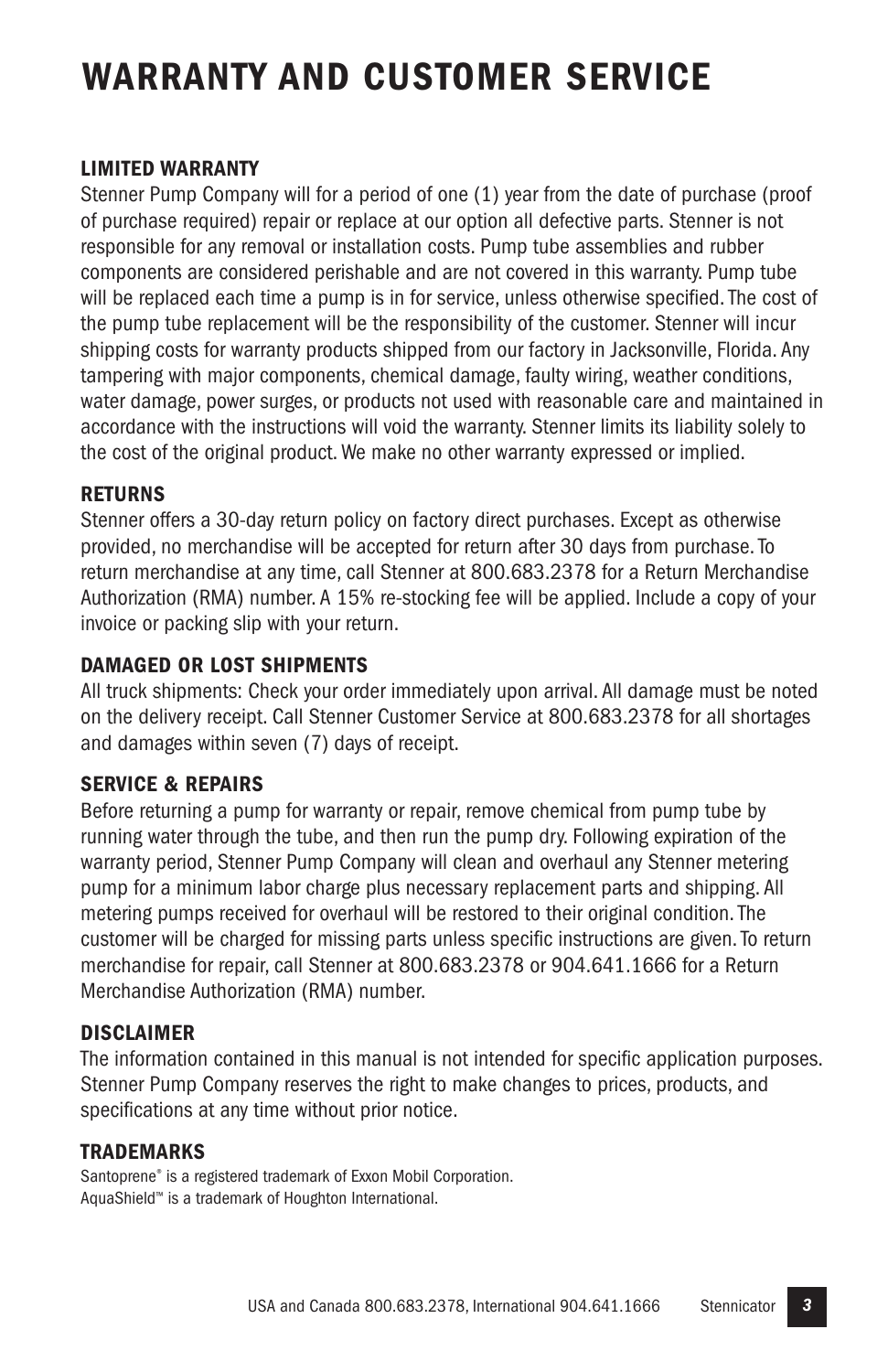# **IMPORTANT SAFETY INSTRUCTIONS**

When installing and using this electrical equipment, basic safety precautions should always be followed, including the following:

# **1.READ AND FOLLOW ALL INSTRUCTIONS**.

- **2.WARNING** To reduce the risk of injury, do not permit children to use this product unless they are closely supervised at all times.
- **3.WARNING** -VAC Models only Risk of Electric Shock. Connect only to a branch circuit protected by a ground-fault circuit interrupter (GFCI). Contact a qualified electrician if you cannot verify that the receptacle is protected by a GFCI.
- **4.WARNING** -VAC Models only-To reduce the risk of electric shock, replace damaged cord immediately.

# **5.SAVE THESE INSTRUCTIONS.**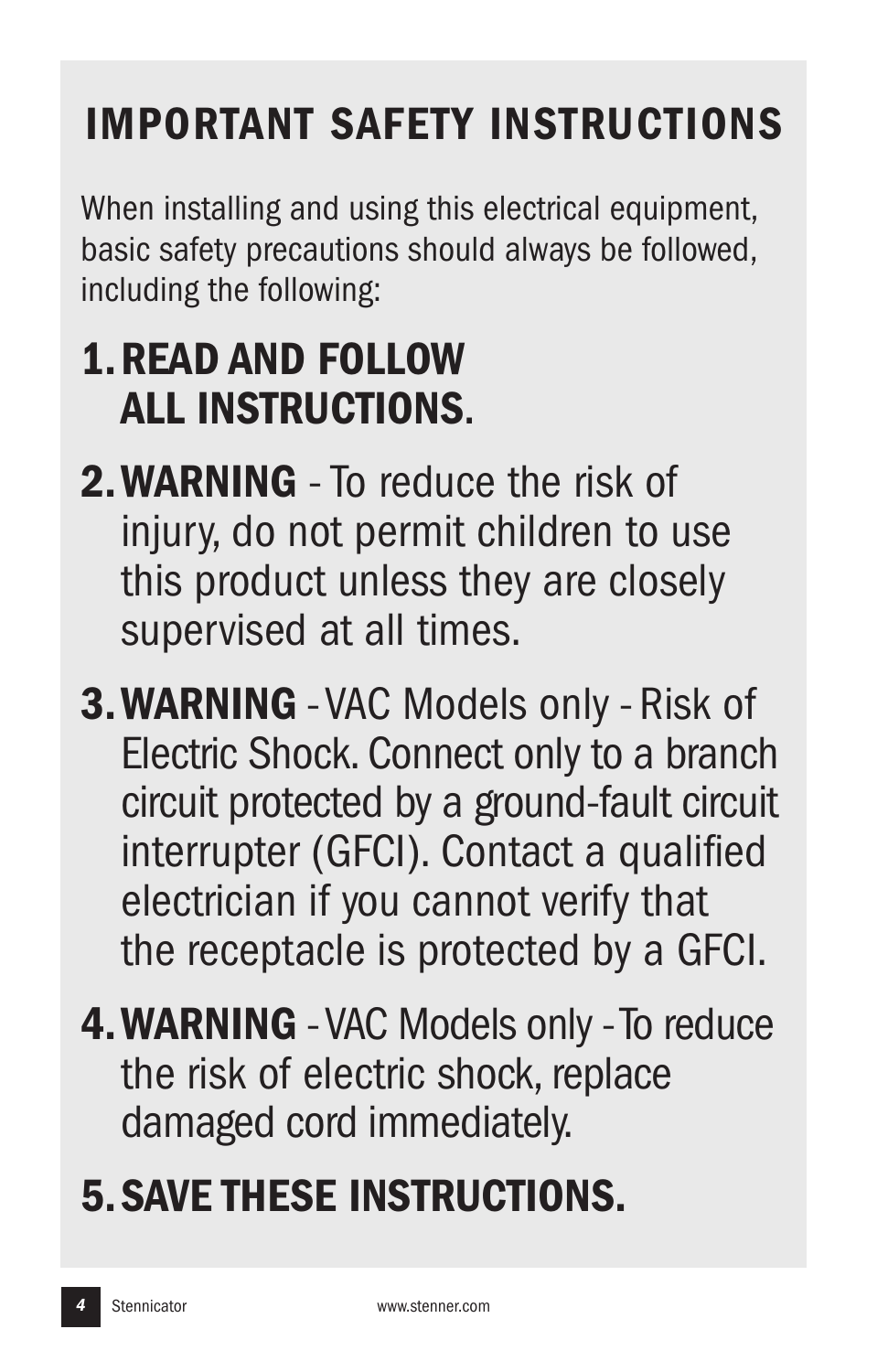## **SAFETY INFORMATION**

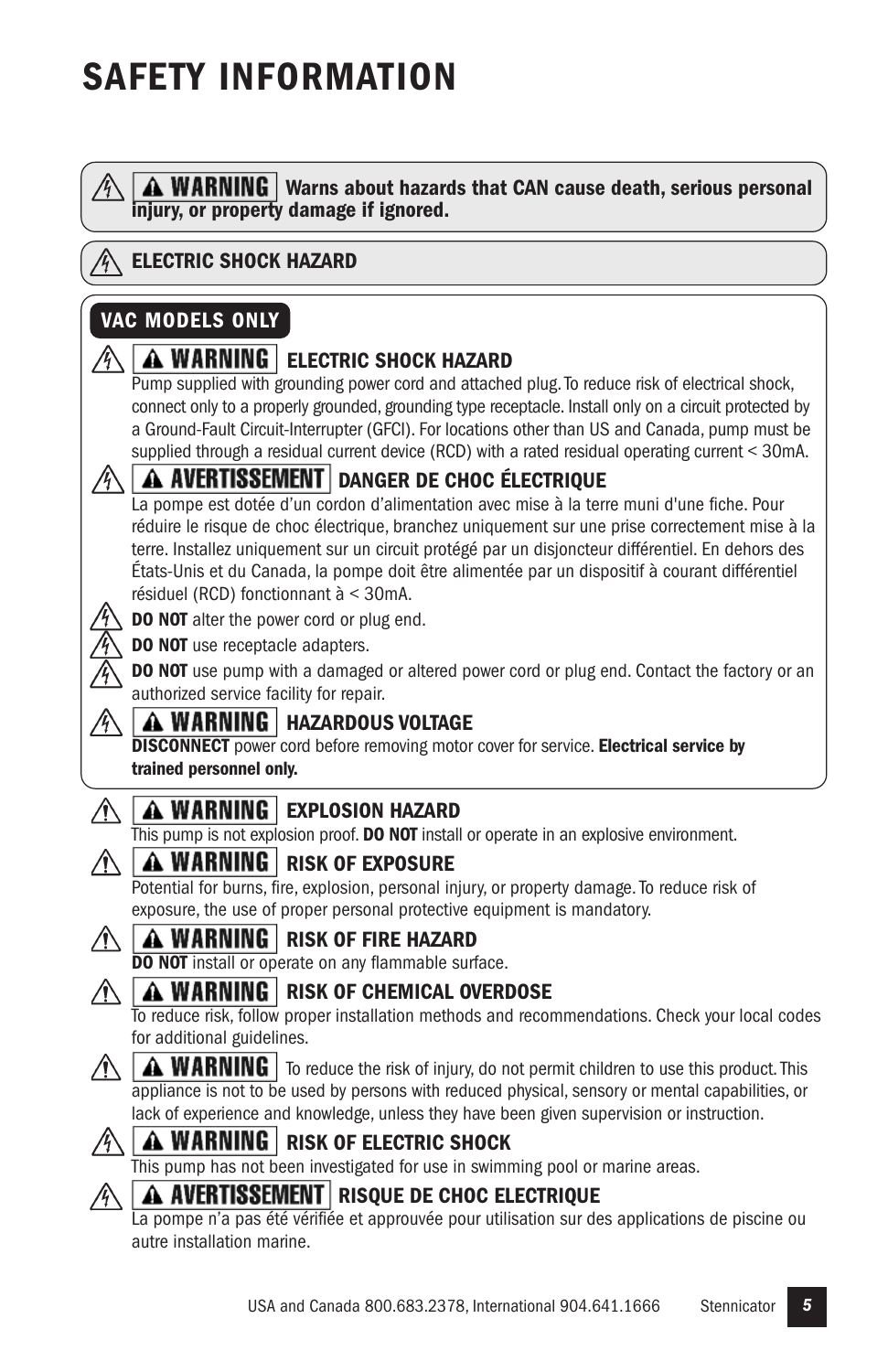## **SAFETY INFORMATION** continued

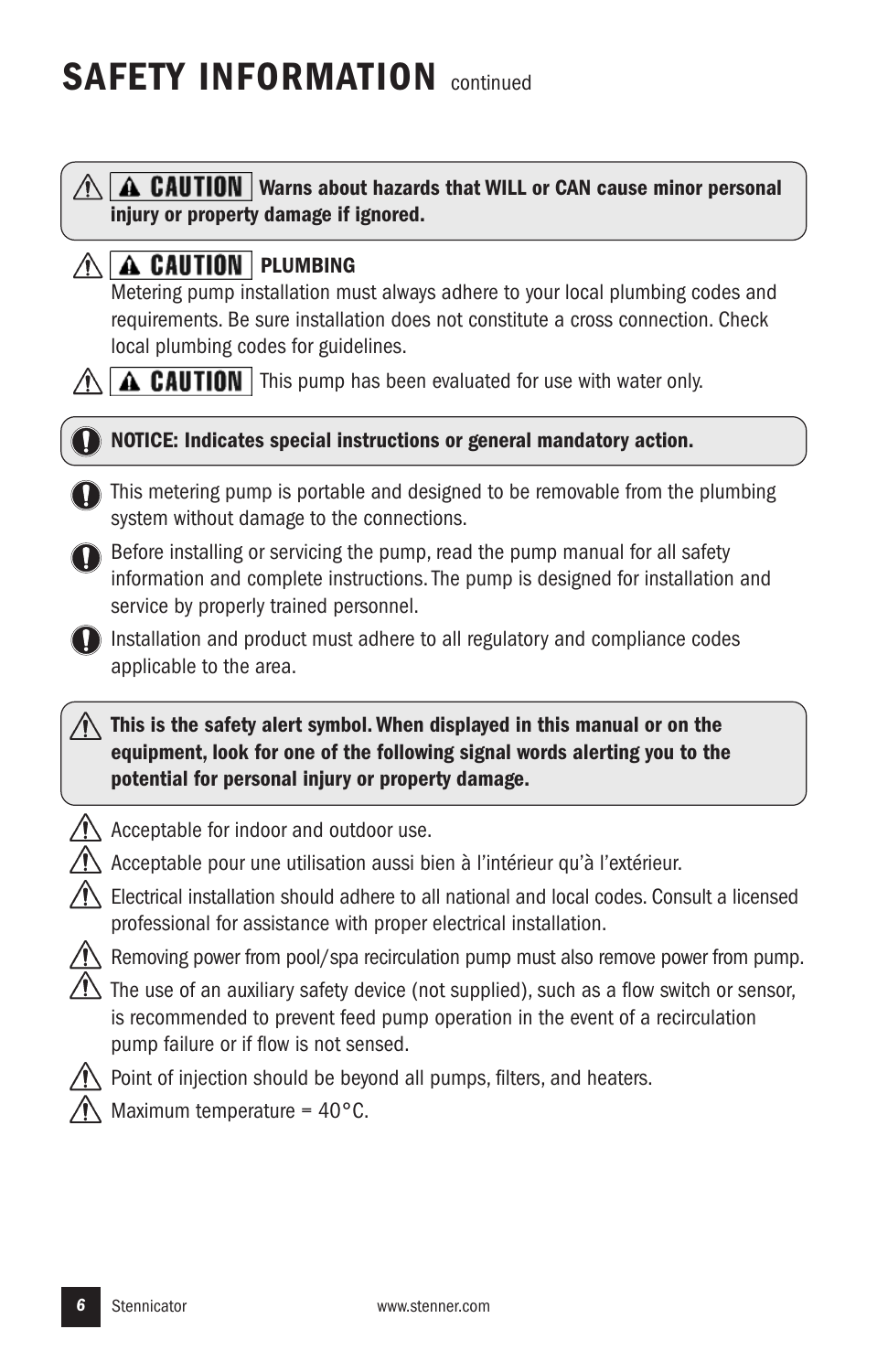### **MATERIALS OF CONSTRUCTION**

All Housings Polycarbonate

Pump Tube & Check Valve Duckbill Santoprene® (FDA approved)

Pump Head Rollers Polyethylene

Suction/Discharge Tubing & Ferrules Polyethylene (FDA approved)

Suction Line Strainer and Cap PVC or Polypropylene (both NSF listed); ceramic weight

Tube & Injection Fittings PVC or Polypropylene (both NSF listed)

Connecting Nuts PVC or Polypropylene (both NSF listed)

All Fasteners Stainless Steel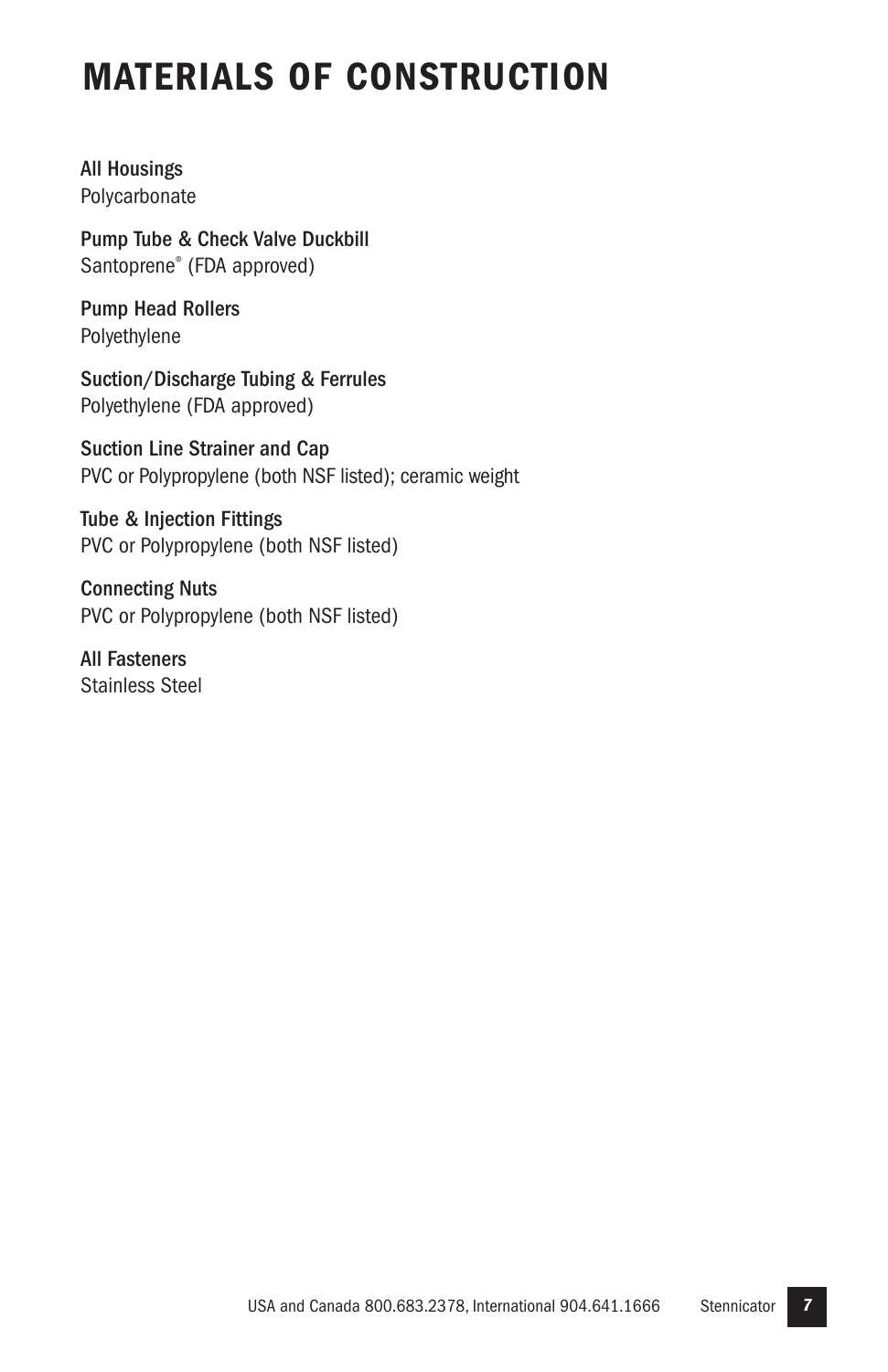## **ACCESSORIES**

#### **Contents**

- Connecting Nuts 1/4"
- Ferrules 1/4"
- Duckbill Check Valve
- Weighted Suction Line Strainer 1/4"
- 20' Roll of Suction/Discharge Tubing 1/4" White
- Additional Pump Tube
- Manual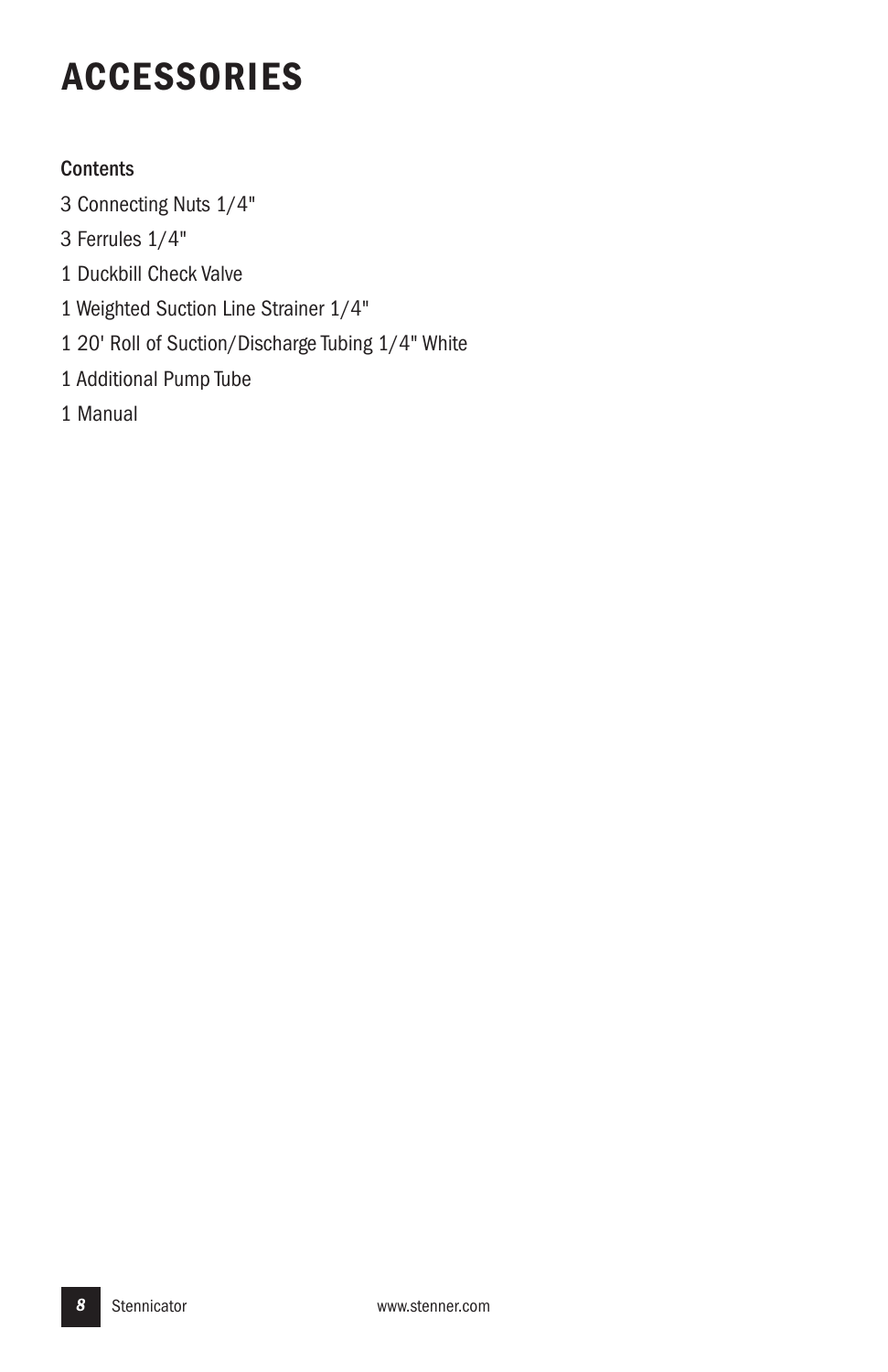## **FLOW RATE OUTPUT**

| Item Number Prefix | Pump Tube | Roller<br>Assembly | <b>Ounce</b><br>per Minute | <b>Pressure</b><br>Max. psi | <b>Milliliters</b><br>per Minute | <b>Pressure</b><br>Max. bar |
|--------------------|-----------|--------------------|----------------------------|-----------------------------|----------------------------------|-----------------------------|
| E20MH              |           | <b>Black</b>       | 2.7                        | 80                          | 74.0                             | 5.5                         |
|                    |           |                    |                            |                             |                                  |                             |

**Approximate Maximum Outputs @ 50/60Hz** 

| Setting | Run Time* in seconds |               |  |
|---------|----------------------|---------------|--|
|         | <b>Simplex</b>       | <b>Duplex</b> |  |
| PRIMF   | 60                   | 60            |  |
| 1 PPG   | 22                   | 11            |  |
| 1 PPI   | հ                    | 3             |  |
| 10 PPG  |                      |               |  |

\* Times are approximate (in seconds).

#### **Key**

| <b>PPG</b> | pulse per gallon** |
|------------|--------------------|
| PPL        | pulse per liter    |

\*\*10 PPG is often referred to as 0.1 US gallons per pulse



**NOTICE:** The information within this chart is solely intended for use as a guide. The output data is an approximation based on pumping water under a controlled testing environment. Many variables can affect the output of the pump. Stenner Pump Company recommends that all metering pumps undergo field calibration by means of analytical testing to confirm their outputs.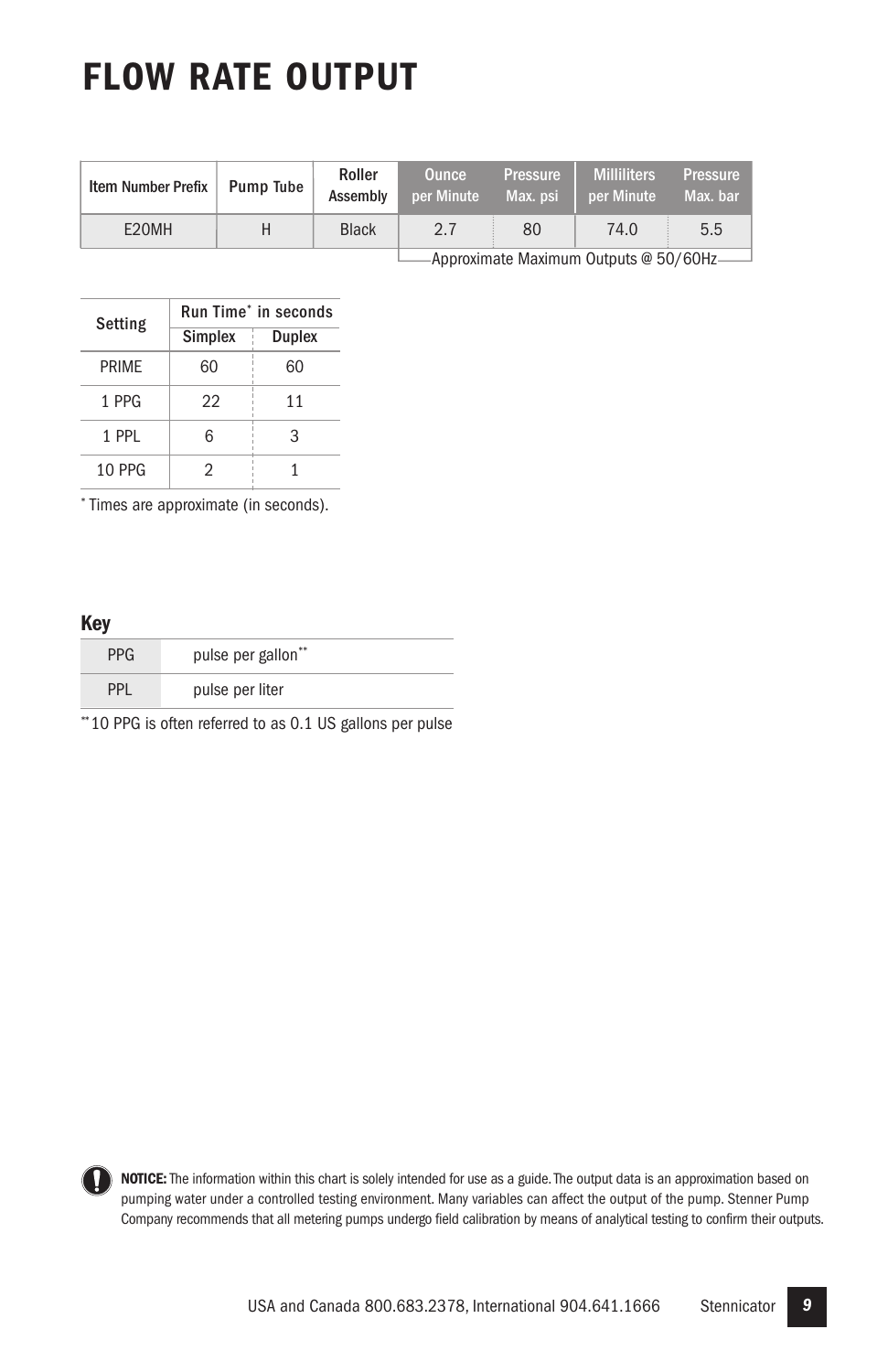### **OPERATION**



The Stennicator requires a signal from a water meter providing a dry contact at a setting of 1PPG, 10 PPG or 1 PPL. It will proportionally dose at a ratio of 1:128 (1 oz. per gallon) to treat process flow rates up to 2.7 gpm\* . At any point, the potentiometer can be turned to the proper contacting rate setting (1 PPG, 10 PPG, or 1 PPL) to begin dosing proportionally at the rate of 1:128.

The pump incorporates a signal repeater relay, which will repeat the incoming signal to another Stennicator, device, or controller.

Turning the potentiometer to PRIME initiates a 60 second cycle to prime the pump.THE PRIME CYCLE HAS A 5 SECOND DELAY. At the end of the PRIME cycle, the pump will stop and will remain stopped until it is set to a contacting rate.

Turning the potentiometer to STANDBY, stops the pump and resets the PRIME cycle.To run another PRIME cycle, set to STANDBY, then turn the potentiometer to PRIME.When the pump is placed in STANDBY, it will not dose when it receives a signal from the water meter, but it will still repeat the incoming signal.

The installation can be duplexed by using two Stennicator pumps to keep pace at higher flow rates. By properly wiring the signal cables (details in the installation section) each pump will deliver at a ratio of 1:256 (0.5 oz. per gallon) to achieve a ratio of 1:128 (1 oz. per gallon).This will allow a ratio of 1:128 up to flows of 5.4 gallons per minute.

<sup>\*</sup> At flow rates above 2.7 gpm the pump will run during its cycle and miss the next meter dry contact. It will restart when it receives the next dry contact.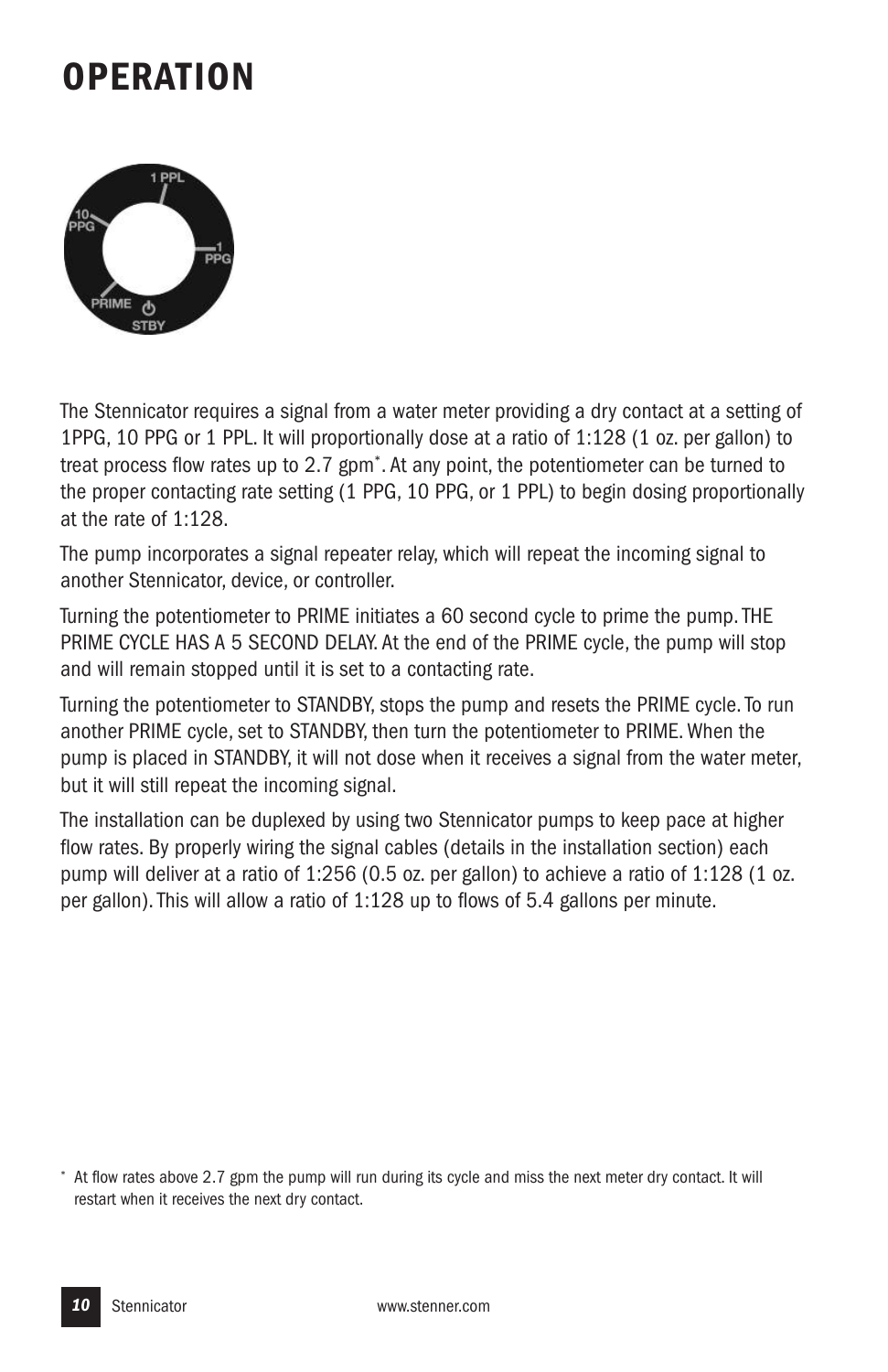### **INSTALLATION**

#### **ADDITIONAL SAFETY INSTRUCTIONS**



#### **NOTICE: Indicates special instructions or general mandatory action.**

Read all safety hazards before installing or servicing the pump. The pump is designed for installation and service by properly trained personnel.



**O** Use all required personal protective equipment when working on or near a metering pump.



Install the pump so that it is in compliance with all national and local plumbing and electrical codes.



Use the proper product to treat potable water systems, use only additives listed or approved for use.

Inspect tube frequently for leakage, deterioration, or wear. Schedule a regular pump tube maintenance change to prevent damage to pump and/or spillage.

**Pump is not recommended for installation in areas where leakage can cause** personal injury or property damage.

#### **24VDC MODELS**

#### POWER INSTRUCTIONS

24VDC Econ models can be controlled by turning on and off the 24VDC power. Electrical installation should adhere to all national and local codes. Consult a licensed professional for assistance with proper electrical installation.The installer is responsible for sizing the equipment used with this pump. Connect power lead wires to a 24VDC power supply.

 $Red = +24VDC$  $Black = -24VDC$ 

#### FUSE INFORMATION

Pump is supplied with a standard 2 amp blade fuse located inside the housing. The fuse holder is taped to the bottom of the housing to keep wires contained when reassembling the pump.

If the fuse fails there is an issue with the pump or power supply. Identify and correct the issue before changing the fuse.

When changing the fuse be sure to reattach the fuse holder to the tape inside the housing.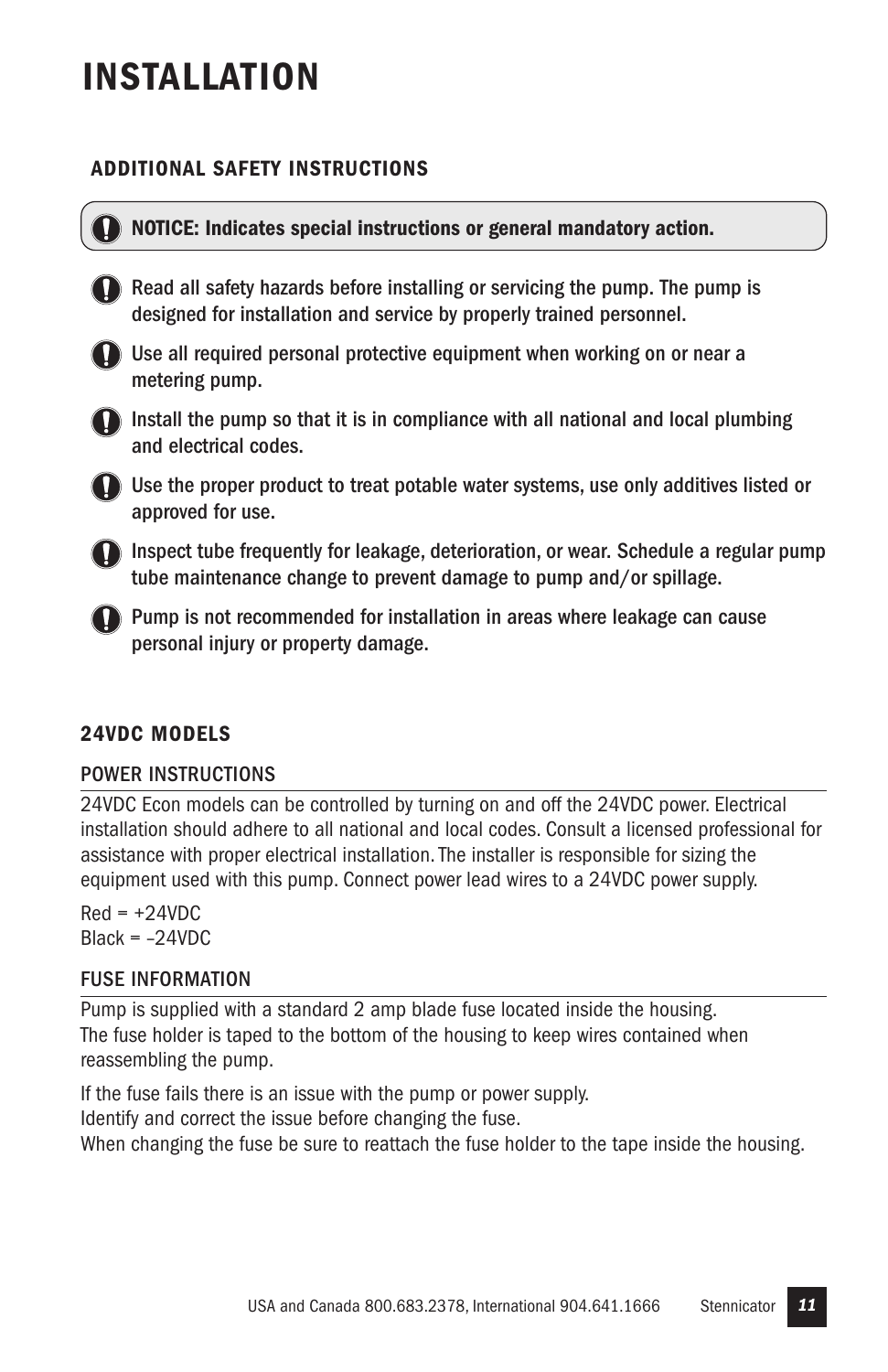#### **MOUNT PUMP**



Select a dry location (to avoid water intrusion and pump damage) above the solution tank.

To prevent pump damage in the event of a pump tube leak, never mount the pump vertically with the pump head up.



DO NOT mount pump directly over an open solution tank. Keep tank covered.

Avoid flooded suction or pump mounted lower than the solution container. Draw solution from the top of the tank. Pump can run dry without damage. If pump is installed with a flooded suction, a shut-off valve or other device must be provided to stop flow to pump during service.

To prevent motor damage, verify with a volt meter that the receptacle voltage  $\bf{D}$ corresponds with the pump voltage.

**1.** Connect the wires

#### Simplex Installation

- **a.** Connect the BLACK & RED wires from the pump to the dry contact input from the water meter.
- **b.** Connect the GREEN & WHITE wires from the pump to another device that accepts a dry contact input as desired or required by the application.

#### Duplex Installation

**a.** Connect BROWN (or ORANGE) & BLUE wires together in Pump #1.

**b.** Connect BROWN (or ORANGE) & BLUE wires together in Pump #2.

NOTE: The BROWN (or ORANGE) & BLUE wires are connected to allow for the pumps to run at half of the standard cycle time.This allows the signal output, from the first pump, to be provided to a second Stennicator to allow treatment of up to 5.4 of process flow. DO NOT connect the BROWN (or ORANGE) & BLUE wires from one pump to another.

- **c.** Connect GREEN & WHITE wires of Pump #1 to BLACK & RED wires of Pump #2.
- **d.** Connect BLACK & RED of Pump #1 to the dry contact input from the water meter.
- **e.** Connect the GREEN & WHITE wires from Pump #2 to another device that accepts a dry contact input as desired or required by the application.
- **2.** Set the potentiometer to STBY.
- **3.** Plug cord into receptacle.

NOTE: The repeater relay is rated for a maximum signal level of 36VDC @ 25mA.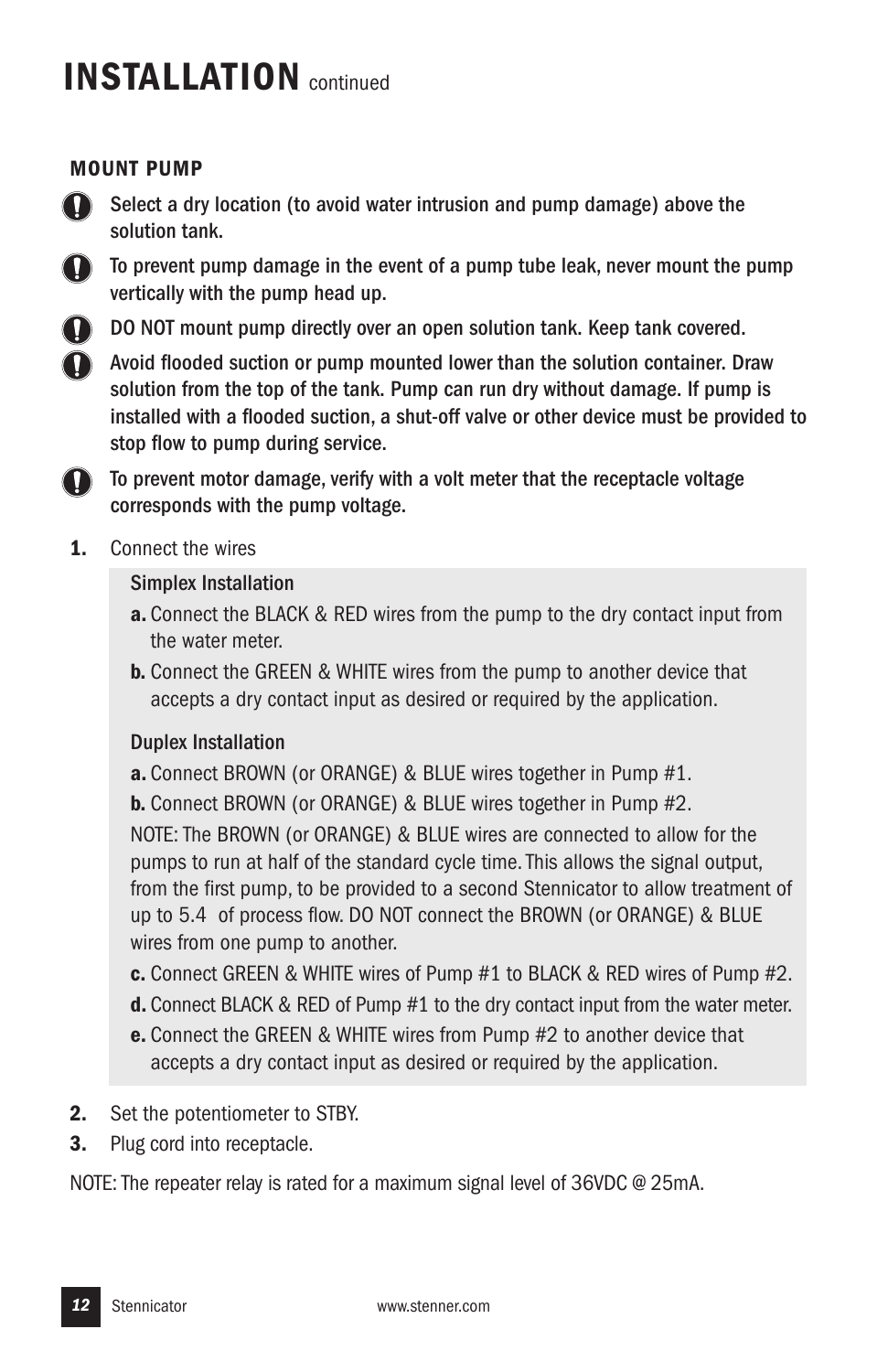### **INSTALLATION DIAGRAM RELAY WIRING**

#### **ECON STENNICATOR**



#### **ECON STENNICATOR & ECON INTEGRATOR™**

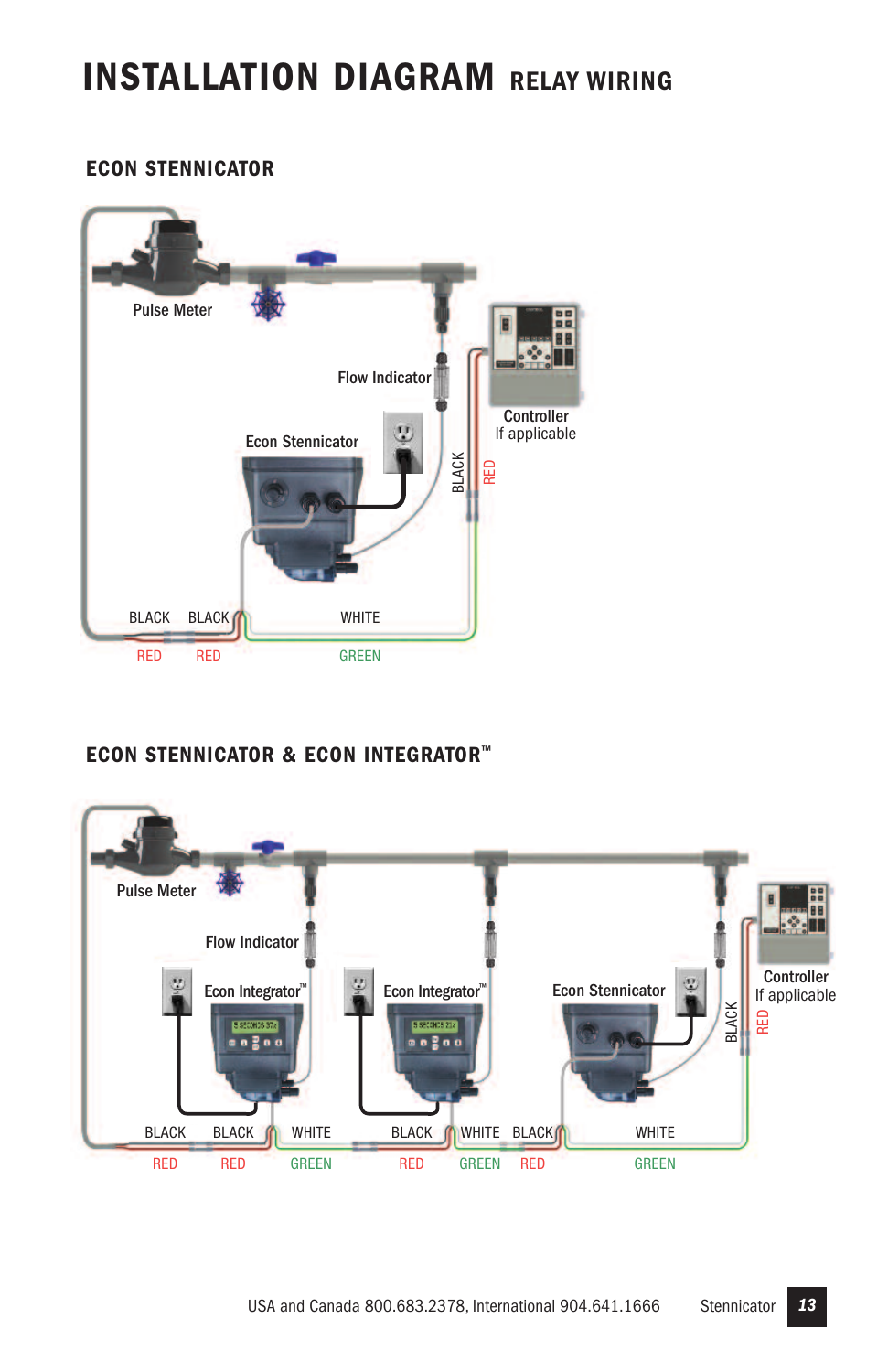### **INSTALLATION DIAGRAM SIMPLEX**

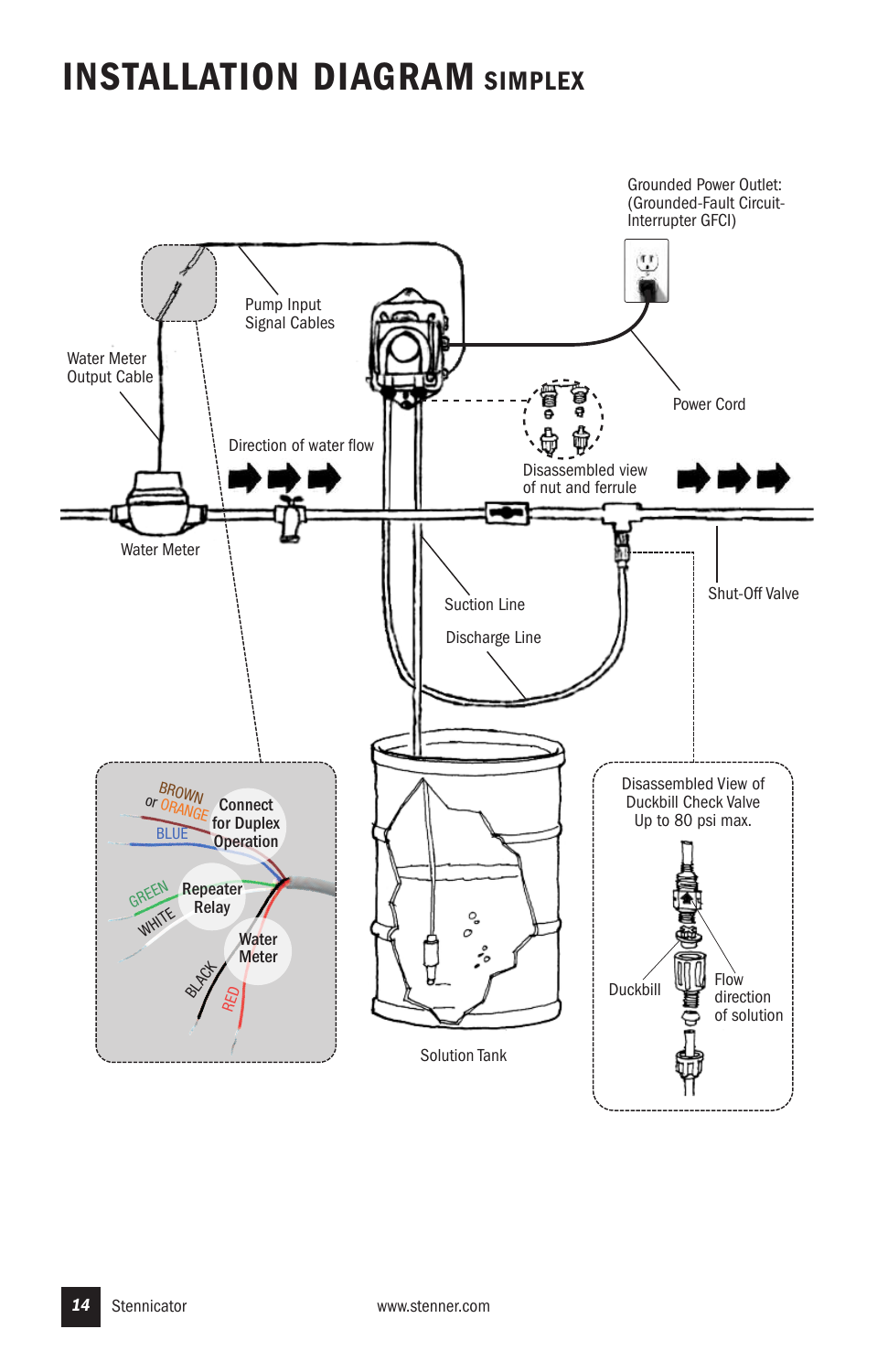### **INSTALLATION DIAGRAM DUPLEX**

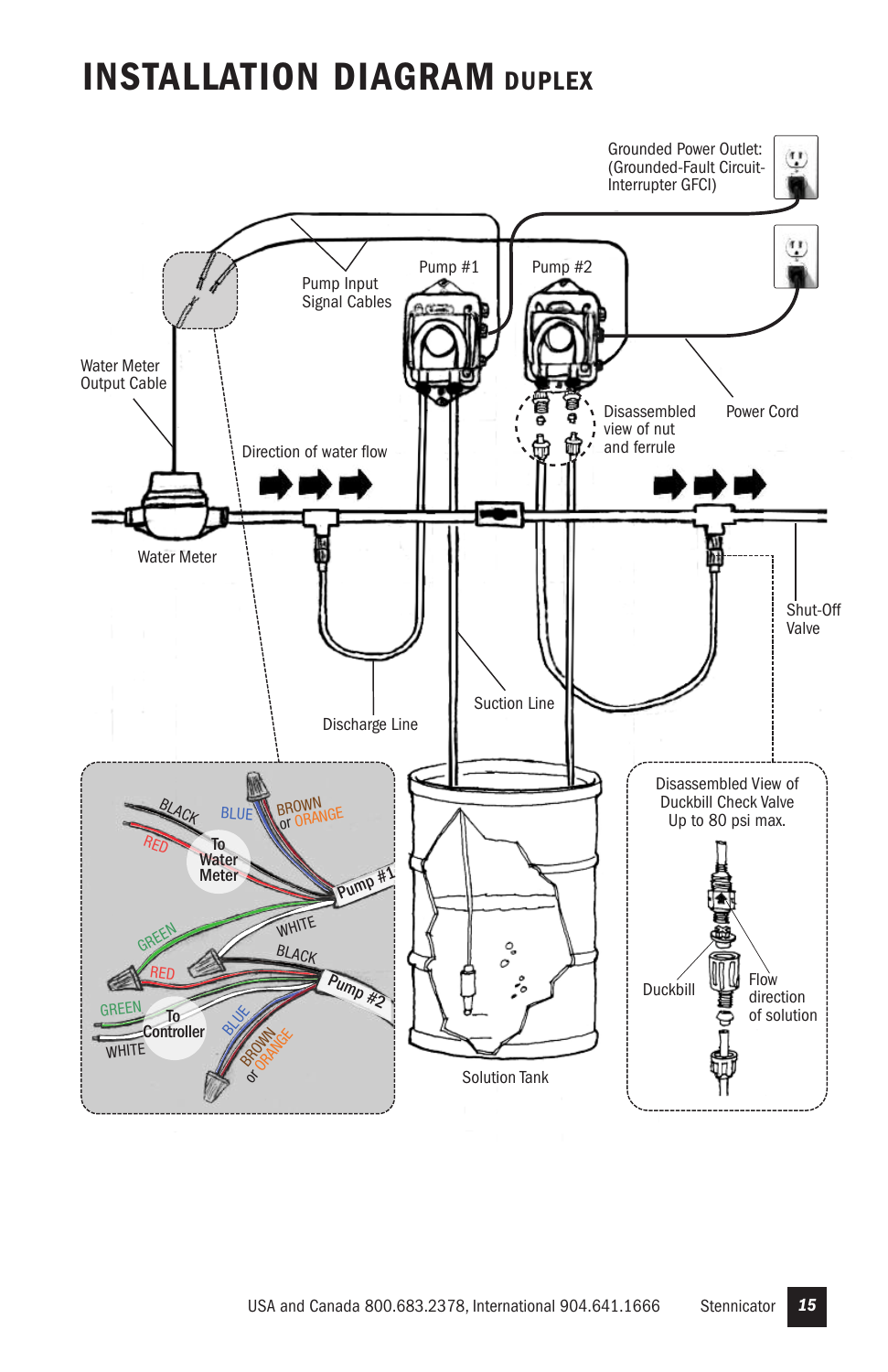#### **INSTALL SUCTION LINE TO PUMP HEAD**

**1.** Uncoil the suction/discharge line. Use outside of solution tank as a guide to cut proper length of suction line ensuring it will be 2-3" above the bottom of solution tank.



**Allow sufficient slack to avoid kinks and stress cracks. Always make a clean square cut to assure that the suction line is burr free. Normal maintenance requires trimming.**



**Suction lines that extend to the bottom of the tank can result in debris pickup leading to clogged injectors and possible tube failure.**

- **2.** Make connections by sliding the line(s) through connecting nut and ferrule and finger tighten to the corresponding tube fittings.
- **3.** Finger tighten nut to the threaded tube fitting while holding the tube fitting.

**Over tightening the nut with a wrench may result in damaged fittings, crushed ferrules, and air pick up.**

**DO NOT use thread sealant tape on pump tube connections or tools to tighten connections.**

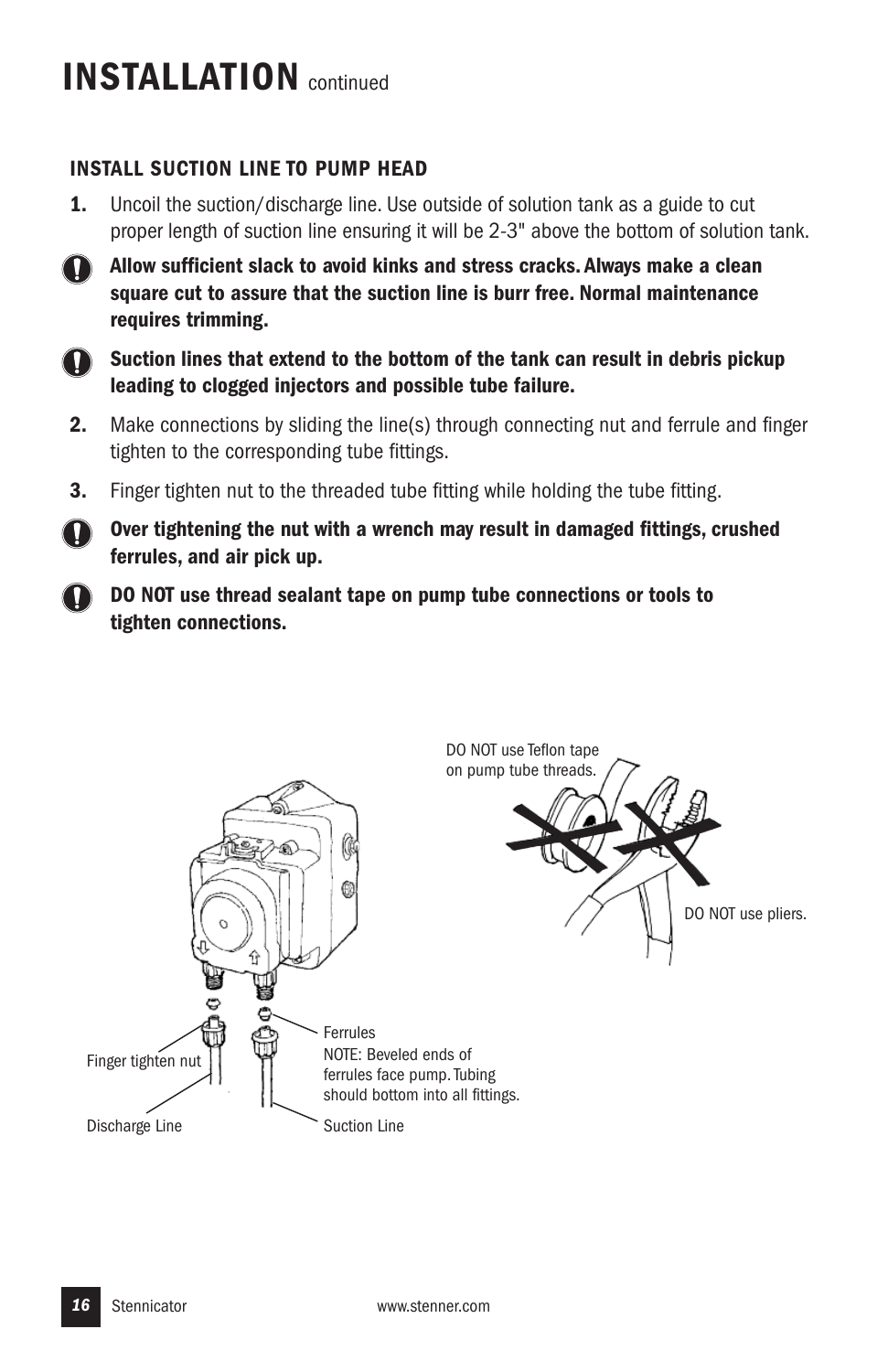$\mathbf{T}$ 

#### **INSTALL SUCTION WEIGHT TO SUCTION LINE**

- **1.** Drill a hole into the bung cap or solution tank lid. Slide the tubing through and secure the weighted strainer to the line.
- **2.** To attach the strainer, push approximately 3.5" of suction line through the cap on the strainer body. Pull tubing to make sure it is secure.
- **3.** Suspend slightly above tank bottom to reduce the chance of sediment pickup.
- $\mathbf D$ **DO NOT mix additives in the solution container. Follow recommended mixing procedures according to the manufacturer.**
	- **DO NOT operate pump unless additive is completely in solution.Turn pump off when replenishing solution.**
- **DO NOT slide tubing all the way to the bottom of the weighted strainer.Tubing could become flush with the nose of the strainer and the pump may not prime due to blockage.**

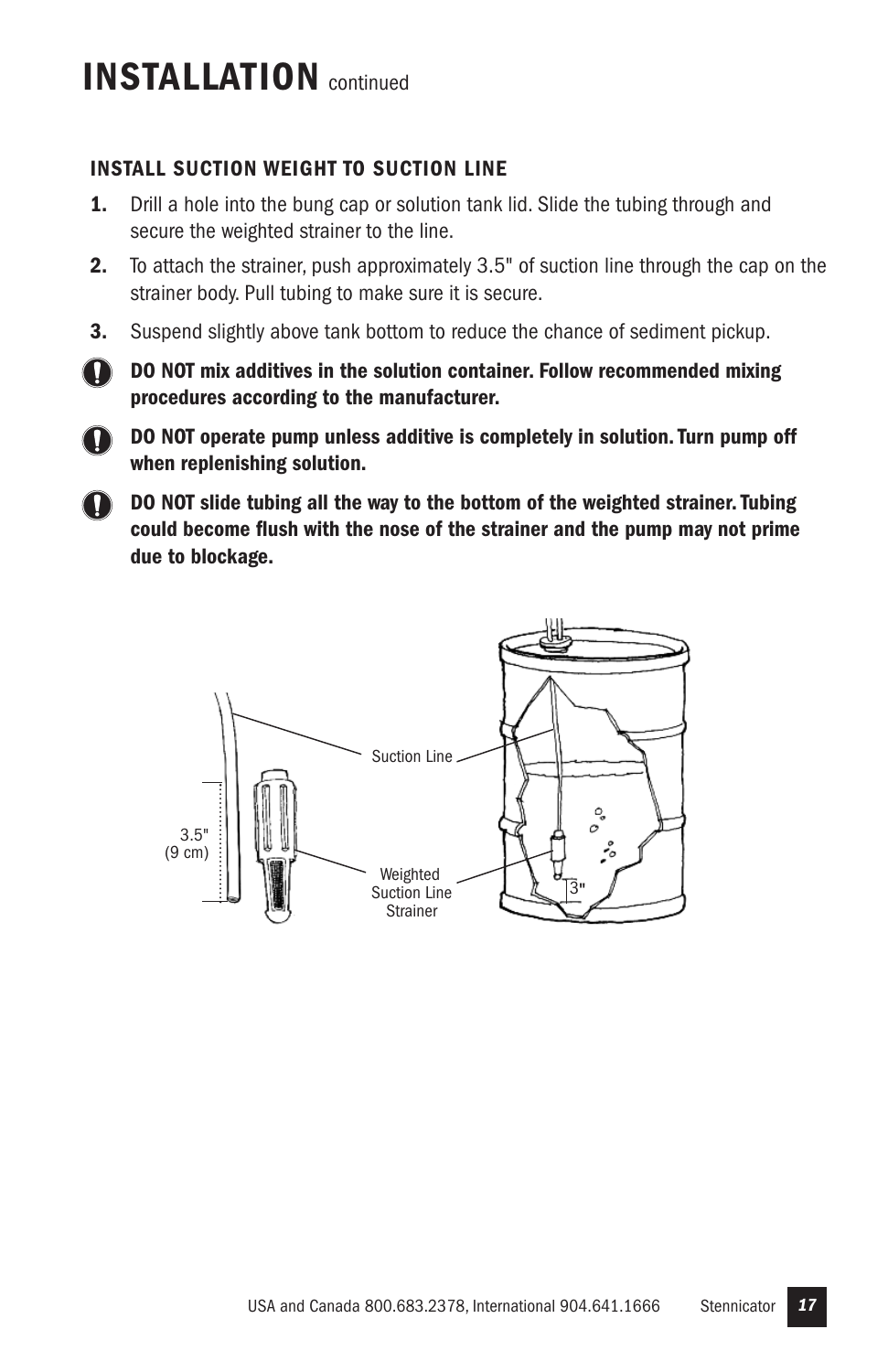#### **INSTALL DISCHARGE LINE TO PUMP HEAD AND INJECTION POINT**

**1.** Make a secure finger tight connection on the discharge fitting of the pump head as instructed in Install Suction Line instructions.



**DO NOT use thread sealant tape on pump tube connections or tools to tighten connections.**



 $\hat{A}$  | A WARNING | HAZARDOUS PRESSURE: Shut off water or circulation system **and bleed off any system pressure.**



**Locate a point of injection beyond all pumps and filters or as determined by the application.**

- **2.** A 1/4" or 1/2" Female NPT (FNPT) connection is required for installing the injection fitting. If there is no FNPT fitting available, provide one by either tapping the pipe or installing FNPT pipe tee fitting.
- **3.** Wrap the Male NPT (MNPT) end of injection fitting with 2 or 3 turns of threading tape. If necessary, trim the injection fitting quill as required to inject product directly into flow of water



Trim injection fitting end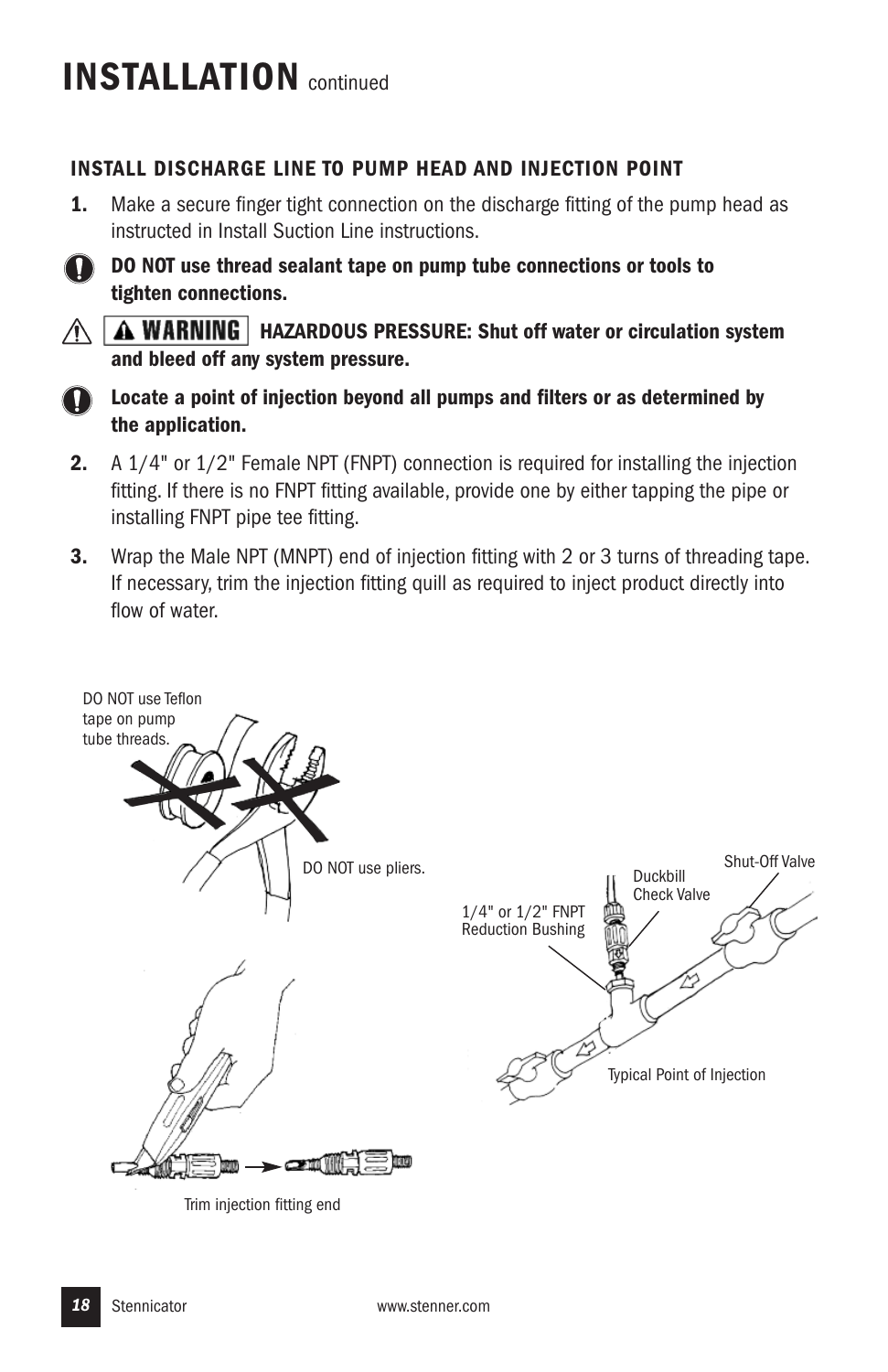- **4.** Hand tighten the injection fitting into the FNPT fitting.
	- **a.** Install connecting nut and ferrule to the pump discharge tubing. Insert discharge tubing into injection fitting until it reaches base of fitting.
	- **b.** Finger tighten connecting nut to fitting.
- **5.** Turn pump on and re-pressurize system. Observe flow as actuated by system and check all connections for leaks.
- **6.** After suitable amount of dosing time, perform tests for desired readings (e.g., pH or ppm). If necessary, fine tune dosing levels by rotating potentiometer or by adjusting solution strength.
- **The injection point and fitting require periodic maintenance to clean any deposits or buildup.To allow quick access to the point of injection, Stenner recommends the installation of shut-off valves.**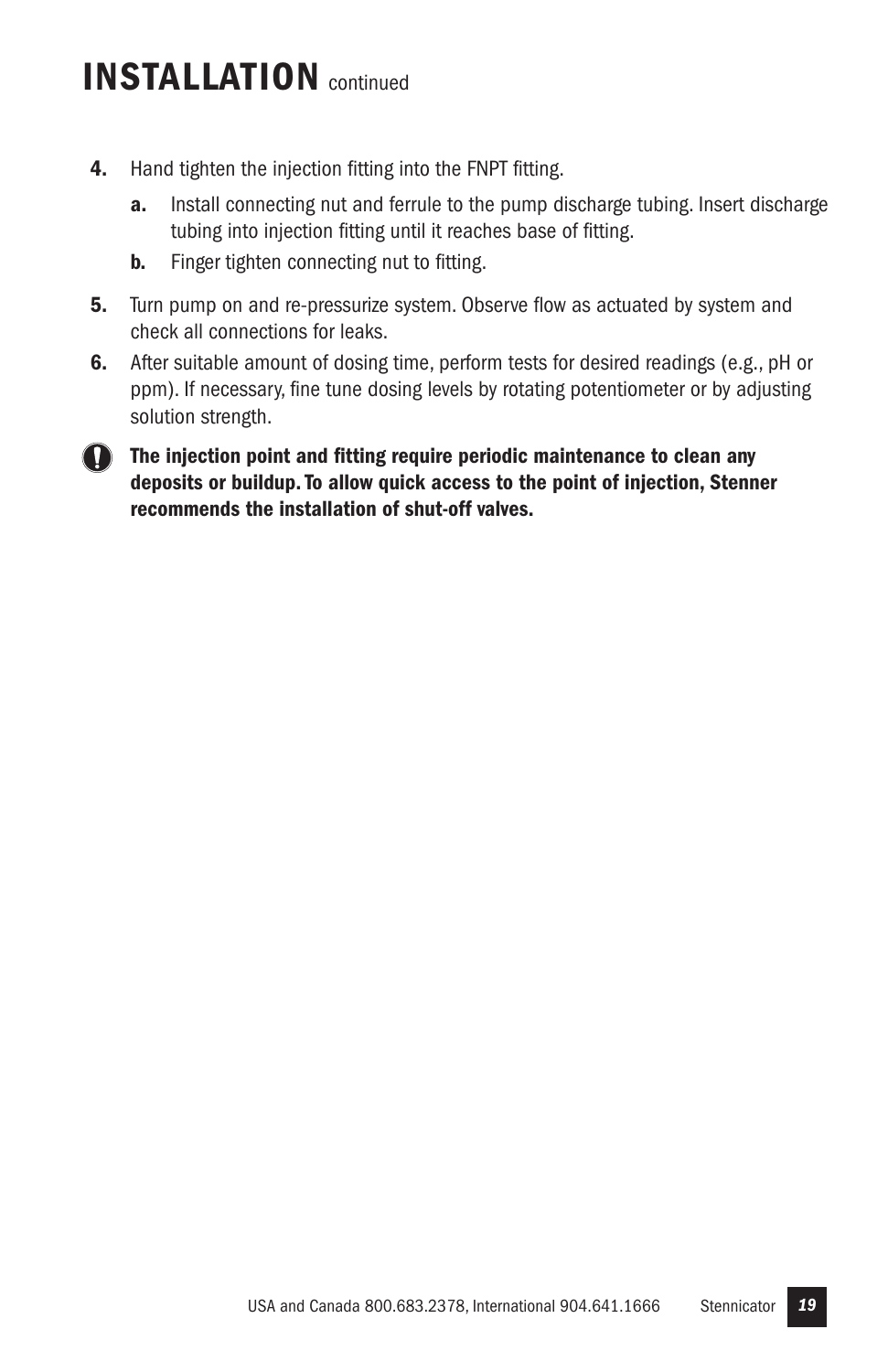### **TROUBLESHOOTING DRIVE ASSEMBLY**

### **HAZARDOUS VOLTAGE:**

**DISCONNECT** power before service. **Electrical service should be performed by trained personnel only.**

| <b>PROBLEM</b>               | <b>POSSIBLE CAUSE</b>         | <b>SOLUTION</b>                                 |
|------------------------------|-------------------------------|-------------------------------------------------|
| Loud or excessive noise      | Insufficient gear lubrication | Apply AquaShield™ to gears and gear posts       |
|                              | Worn gears or gear posts      | Inspect/replace gears and gear posts            |
| Drive assembly does not work | Faulty electrical supply      | Check electrical supply                         |
|                              | Damaged DC motor              | Replace drive assembly                          |
|                              | Damaged power cord            | Replace drive assembly                          |
| Drive assembly runs;         | Worn or damaged gears         | Replace gears as needed                         |
| output shaft does not turn   | Damaged circuit board         | Replace drive assembly                          |
| Phenolic gear is stripping   | Worn gear posts               | Replace gear posts & affected gears             |
|                              | Rusted helical gear           | Buff off helical gear and replace phenolic gear |
|                              | Insufficient Iubrication      | Apply AquaShield™ to gears and gear posts       |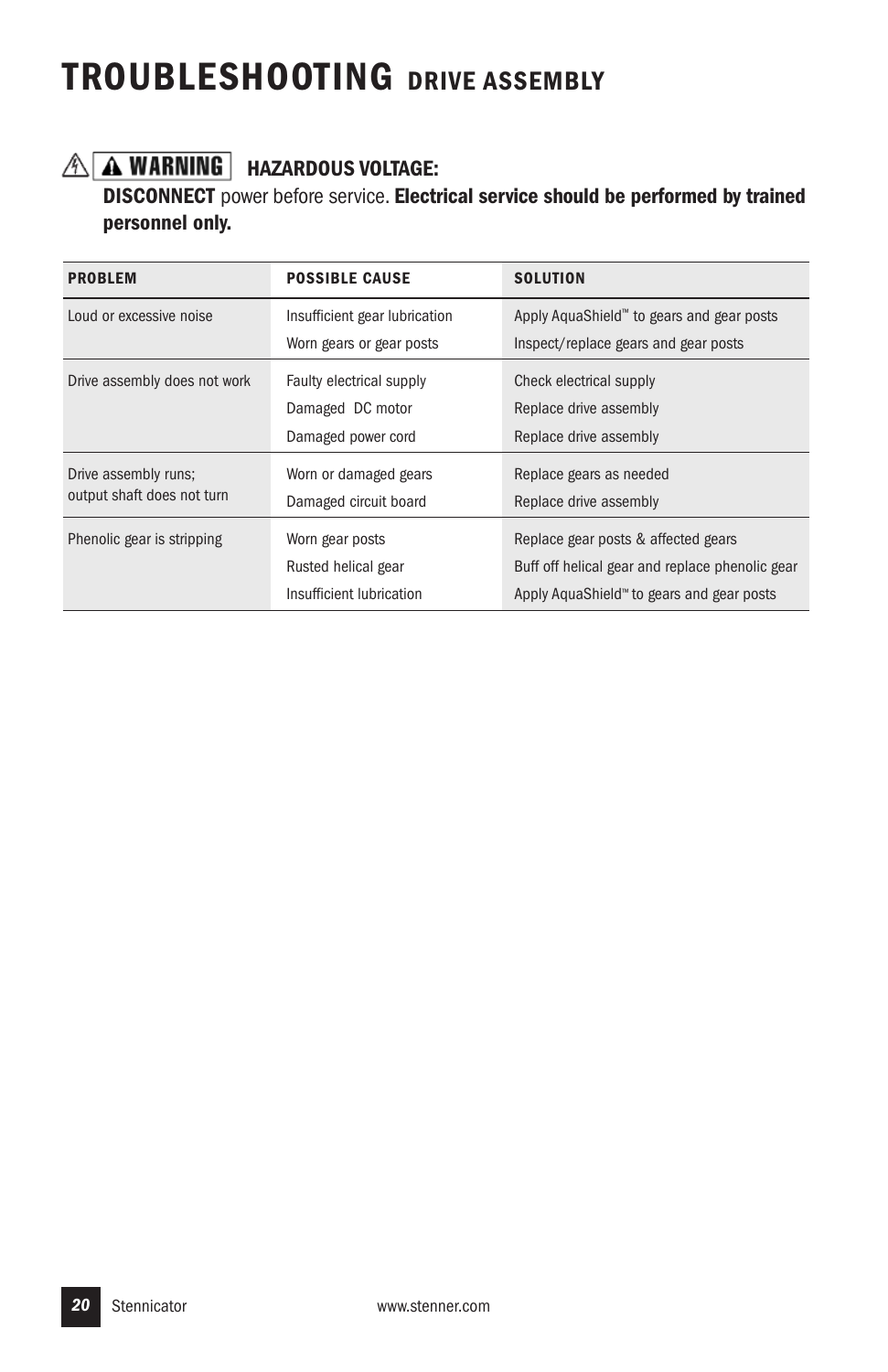### **TROUBLESHOOTING PUMP HEAD**

| <b>PROBLEM</b>                              | <b>POSSIBLE CAUSE</b>                                                                               | <b>SOLUTION</b>                                                                                                                     |
|---------------------------------------------|-----------------------------------------------------------------------------------------------------|-------------------------------------------------------------------------------------------------------------------------------------|
| Components are cracking                     | Chemical attack<br>Chemical intrusion from tube failure                                             | Check chemical compatibility<br>Identify and correct cause. Clean components<br>of chemical and replace tube according<br>to manual |
| Pump head leaking                           | Pump tube rupture                                                                                   | Identify and correct cause. Clean components<br>of chemical and replace tube and ferrules<br>according to manual                    |
| No pump output;<br>pump head rotates        | Depleted solution tank or weighted<br>strainer is above solution                                    | Replenish solution and position suction line<br>3" above bottom of tank                                                             |
|                                             | Leak in the suction line or at connections<br>Ferrules installed incorrectly, missing<br>or damaged | Correct or replace suction line, and/or connections<br>Replace ferrules, beveled end faces pump                                     |
|                                             | Injection point is clogged                                                                          | Inspect and clean injection point                                                                                                   |
|                                             | Clogged suction and/or discharge line<br>and/or check valve                                         | Clean and/or replace as needed                                                                                                      |
|                                             | Life of pump tube is exhausted                                                                      | Replace tube and ferrules according to manual<br>and schedule tube replacement based<br>on application                              |
|                                             | Suction tubing is flush with the nose<br>of the weighted strainer                                   | Pull suction tubing approximately 1" from bottom<br>of strainer; cut bottom of suction tubing at an angle                           |
|                                             | Pump cover not secured properly                                                                     | Ensure that pump cover latch is fully closed                                                                                        |
| Low pump output;<br>pump head rotates       | Life of pump tube exhausted                                                                         | Replace tube and ferrules according to manual<br>and schedule tube replacement based<br>on application                              |
|                                             | Rollers worn or broken                                                                              | Replace roller assembly                                                                                                             |
|                                             | Injection point is restricted                                                                       | Inspect and clean injection point regularly                                                                                         |
|                                             | Incorrect tube size or setting                                                                      | Refer to flow rate output chart and determine<br>correct setting or replace tube with correct size                                  |
|                                             | High system back pressure                                                                           | Confirm system pressure does not exceed<br>80 psi (5.5 bar) maximum                                                                 |
|                                             | Incorrect programming                                                                               | Review sizing and programming                                                                                                       |
|                                             | Incorrect wiring                                                                                    | Check to ensure wiring is correct                                                                                                   |
|                                             | Pump cover not secured properly                                                                     | Ensure that pump cover latch is fully closed                                                                                        |
| No pump output;<br>pump head doesn't rotate | Stripped roller assembly hub<br>Faulty board                                                        | Replace roller assembly<br>Replace drive assembly                                                                                   |
|                                             | Drive assembly problem                                                                              | Refer to drive assembly troubleshooting                                                                                             |
|                                             | Incorrect programming                                                                               | Review sizing and programming                                                                                                       |
|                                             | Incorrect wiring                                                                                    | Check to ensure wiring is correct                                                                                                   |
| Pump output is high                         | Incorrect tube size or setting                                                                      | Refer to flow rate output chart and determine<br>correct setting or replace tube with correct size                                  |
|                                             | Roller assembly is broken                                                                           | Replace roller assembly                                                                                                             |
|                                             | Incorrect programming                                                                               | Review sizing and programming                                                                                                       |
|                                             | Incorrect wiring                                                                                    | Check to ensure wiring is correct                                                                                                   |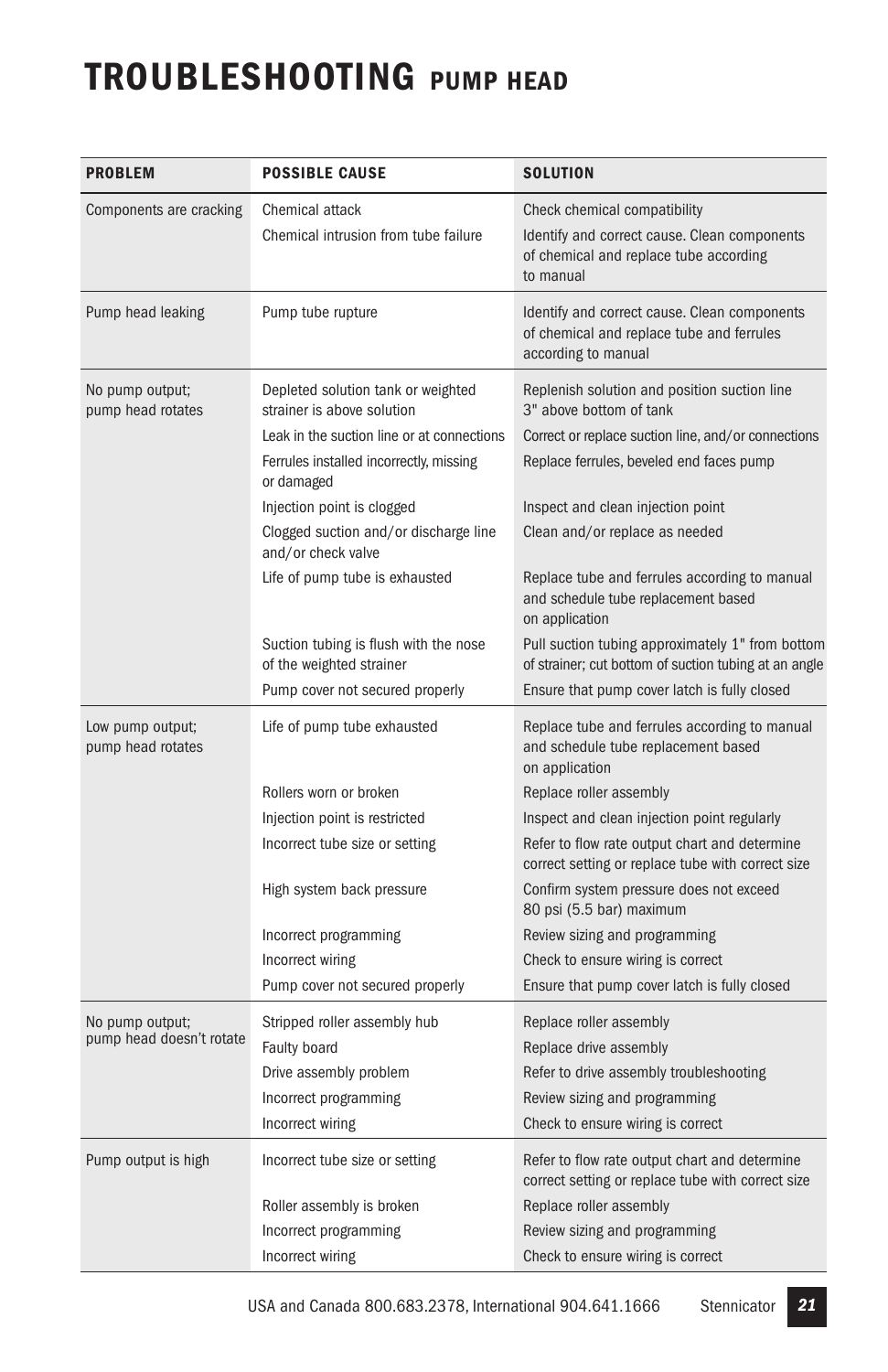### **TROUBLESHOOTING PUMP TUBE**



**NOTICE:** A leaking pump tube damages the metering pump. Inspect pump frequently for leakage and wear. Refer to Tube Replacement section for additional safety precautions and instructions.

| <b>PROBLEM</b>                           | <b>POSSIBLE CAUSE</b>                                 | <b>SOLUTION</b>                                                                                                           |
|------------------------------------------|-------------------------------------------------------|---------------------------------------------------------------------------------------------------------------------------|
| Tube leaking                             | Pump tube ruptured                                    | Identify and correct cause. Clean components<br>of chemical and replace tube and ferrules<br>according to manual.         |
|                                          | Mineral deposits at injection point                   | Clean injection fitting. Replace pump tube,<br>ferrules and duckbill according manual.                                    |
|                                          | Excessive back pressure<br>80 psi (5.5 bar) maximum   | Verify system pressure against tube psi,<br>replace tube and ferrules                                                     |
|                                          | Tube is twisted                                       | Replace tube & ferrules according to manual,<br>hold tube fitting while tightening connecting<br>nut to prevent twisting. |
|                                          | Tube not centered                                     | Clean components of chemical, replace tube<br>and ferrules according to manual & confirm<br>tube is centered              |
| Tube life is shortened                   | Chemical attack                                       | Check chemical compatibility                                                                                              |
|                                          | Mineral deposits at injection point                   | Clean injection fitting. Replace tube,<br>ferrules & duckbill according to manual                                         |
|                                          | Sediment blockage at injection fitting                | Clean injection fitting, ensure suction line<br>is 3" above tank bottom; use suction<br>line strainer                     |
|                                          | Seized rollers caused abrasion on tube                | Clean roller assembly or replace,<br>do not lubricate                                                                     |
|                                          | Exposure to heat or sun                               | Do not store tubes in high temperatures or<br>in direct sunlight                                                          |
| Tube connection is leaking<br>or damaged | Ferrules installed incorrectly, missing<br>or damaged | Replace ferrule, beveled end faces pump                                                                                   |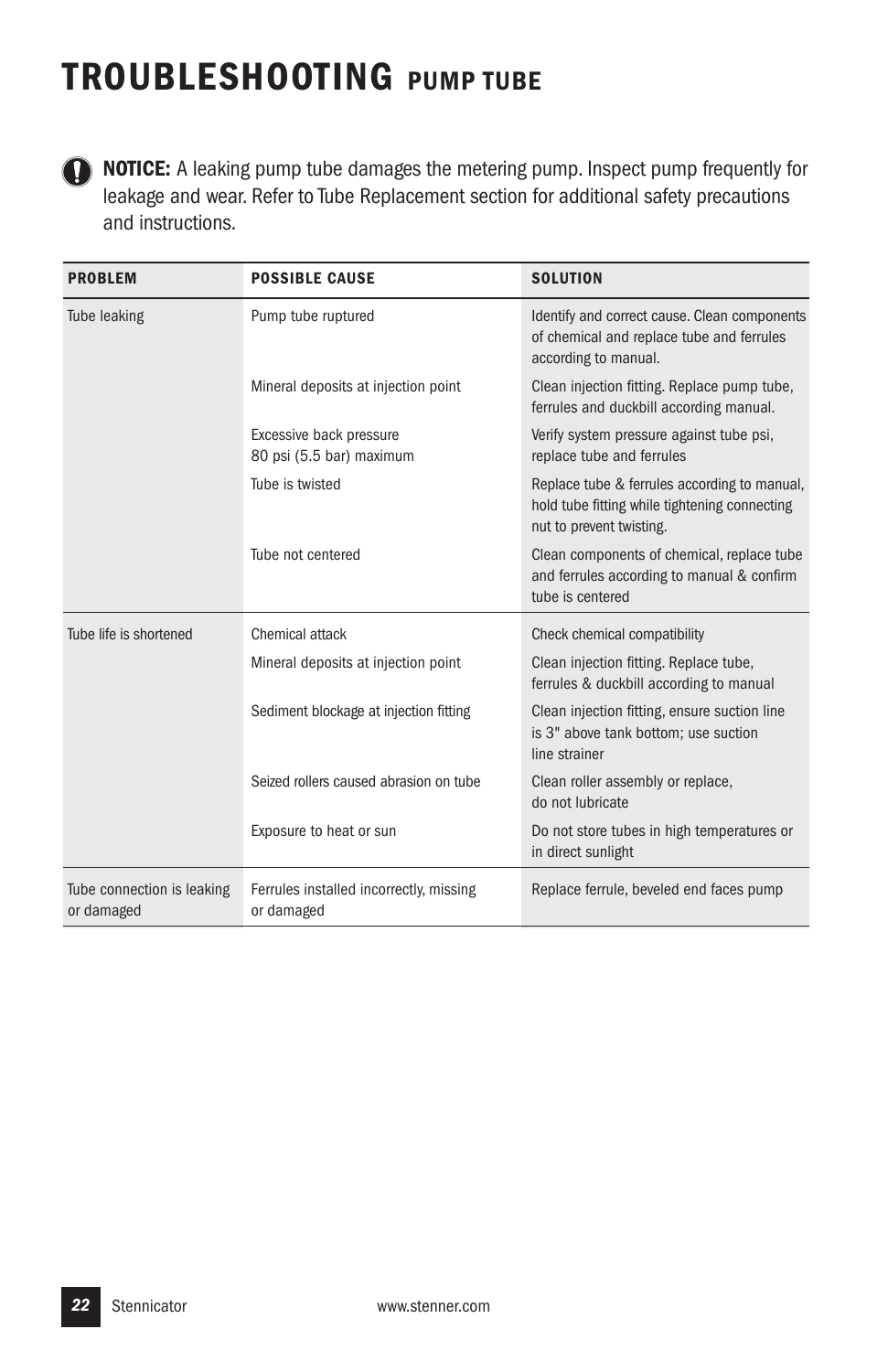## **TUBE REPLACEMENT**

#### **A WARNING** RISK OF EXPOSURE  $\sqrt{N}$

- $\bigwedge$  To reduce risk of exposure, check the pump tube regularly for leakage. At the first sign of leakage, replace the pump tube.
- $\bigwedge$  To reduce risk of exposure, the use of proper personal protective equipment is mandatory when working on or near metering pumps.
- $\Lambda$  To reduce risk of exposure, and also prior to service, shipping, or storage, pump generous amounts of water or a compatible buffer solution to rinse pump.
- $\bigwedge$  Consult SDS sheet for additional information and precautions for the additive in use.
- $\wedge$  Personnel should be skilled and trained in the proper safety and handling of the additive in use.
- $\triangle$  Inspect tube frequently for leakage, deterioration, or wear. Schedule a regular pump tube maintenance change to prevent damage to pump and/or spillage.

### **A CAUTION** PINCH POINT HAZARD

Use extreme caution when replacing pump tube. Be careful of your fingers and **DO NOT** place fingers near rollers.

#### **A WARNING** | HAZARDOUS PRESSURE EXPOSURE

- $\bigwedge$  Use caution and bleed off all resident system pressure prior to attempting service or installation.
- Use caution when disconnecting discharge tubing from pump. Discharge may be under pressure.Tubing may contain fluid being metered.



#### **NOTICE: Indicates special instructions or general mandatory action.**

- **DO NOT** apply grease, oil, or lubricants to the pump tube or housing.
- Prior to pump tube replacement, inspect the entire pump head for cracks or damaged components. Ensure rollers turn freely.
- Rinse off fluid residual and clean all fluid and debris from pump head components prior to tube replacement.



- **DO NOT** pull excessively on pump tube. Avoid kinks or damage during tube installation.
- Inspect the suction/discharge tubing, injection point (into pipe), and injection fitting for blockages after any tube rupture. Clear or replace as required.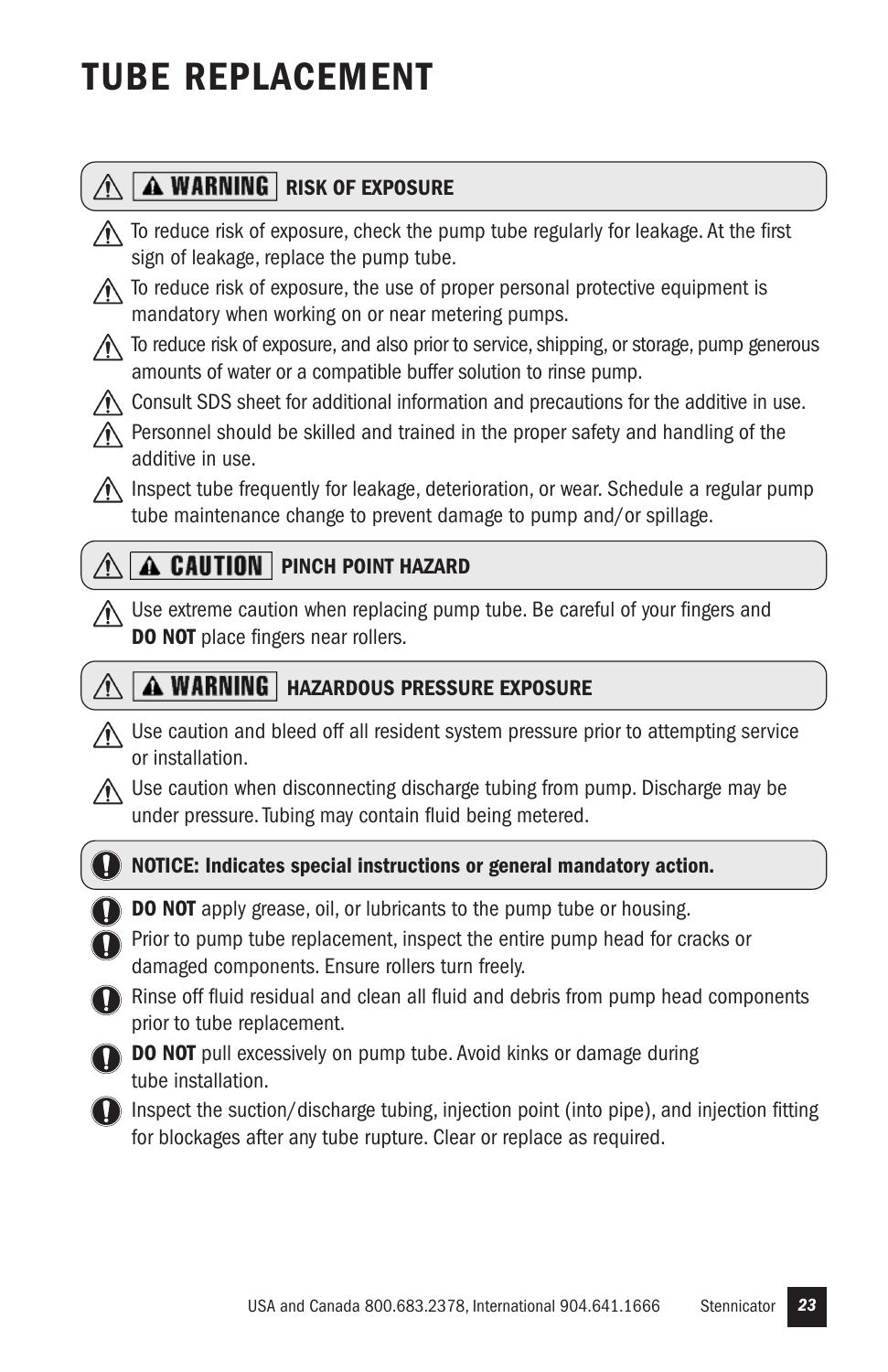### **TUBE REPLACEMENT**



#### **PREPARATION**

- **1.** Follow all safety precautions prior to tube replacement.
- **2.** Prior to service, pump water or a compatible buffer solution through the pump and suction/discharge line to remove fluid and avoid contact.
- **3.** Turn pump off.
- **4.** Disconnect the suction and discharge connections from pump head.

#### **REMOVE TUBE**

#### T **Always unplug pump before doing maintenance work.**

- **1.** Unplug the pump.
- **2.** Slide the vertical tab 180 degrees from left to right to unlock the cover latch. *Illustration A*
- **3.** To slide cover off, push up on the raised edge. *Illustration B*
- **4.** Release the fittings from the slots to remove the tube. *Illustration C*
- **5.** Remove roller assembly.
- **6.** Use non-citrus all-purpose cleaner to clean residue from pump head housing, roller, and cover.
- **7.** Check cover for cracks. Replace if cracked.
- **8.** Ensure rollers spin freely.
- **9.** Replace roller assembly if: seized, excessive side play from bore wear, or if rollers are visibly worn.
- **10.** Re-install roller assembly.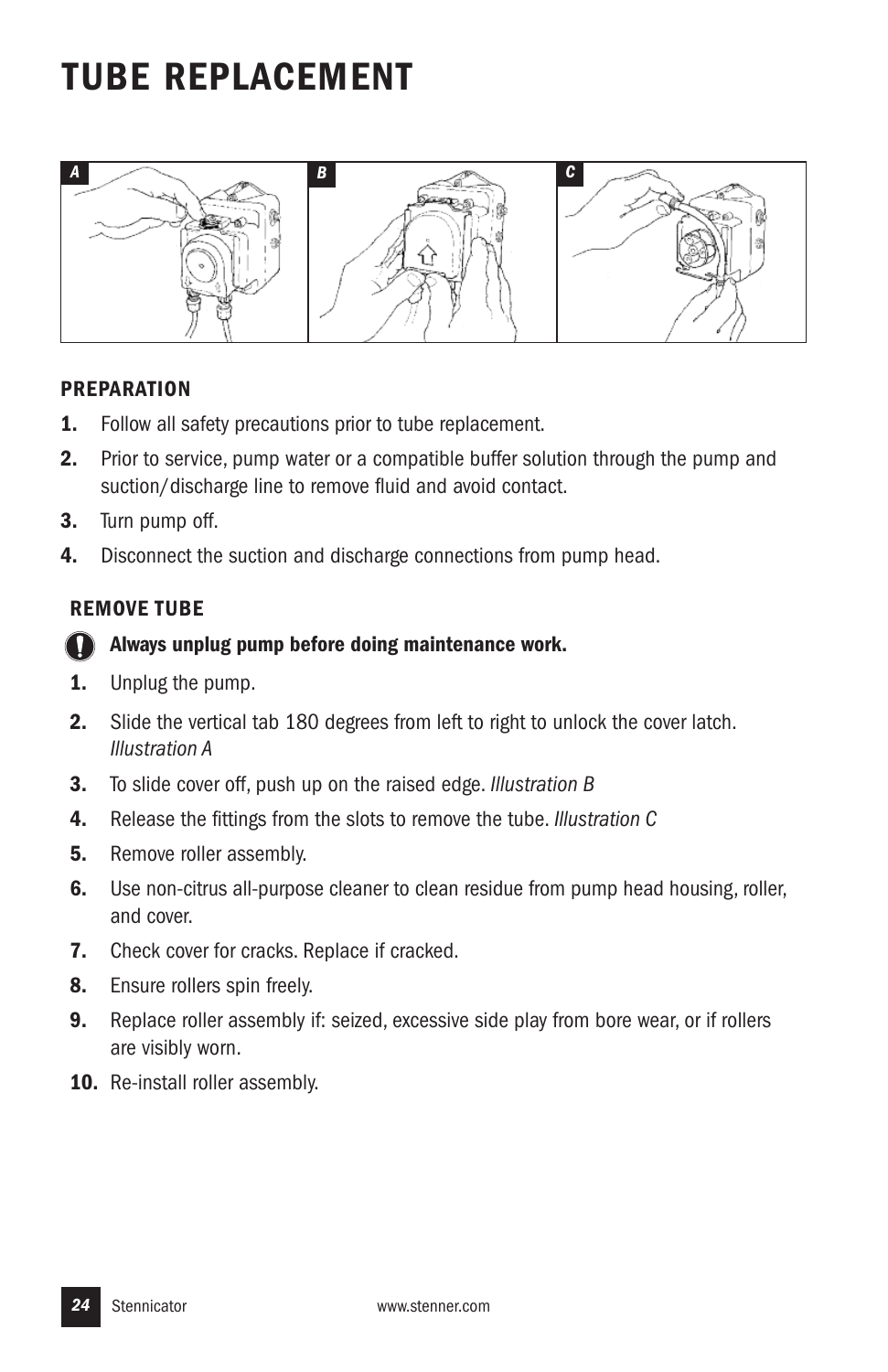### **TUBE REPLACEMENT** continued



#### **INSTALL NEW TUBE**

- **1.** To install new tube, insert one fitting into slot, pull tube around the center of the roller assembly and insert second fitting into the other slot. *Illustration D*
- **2.** Align tube housing cover with track and slide over tube until fully closed. *Illustration E*
- **3.** Plug the pump in.
- **4.** Run the pump at full speed for one minute to relax the tube.
- **5.** To lock cover in place, press down on the cover while turning the vertical tab 180 degrees from right to left. *Illustration F*
- **6.** Run pump at full speed for one minute to verify operation.
- **7.** Reconnect the suction and discharge lines.
- **8.** Prime pump.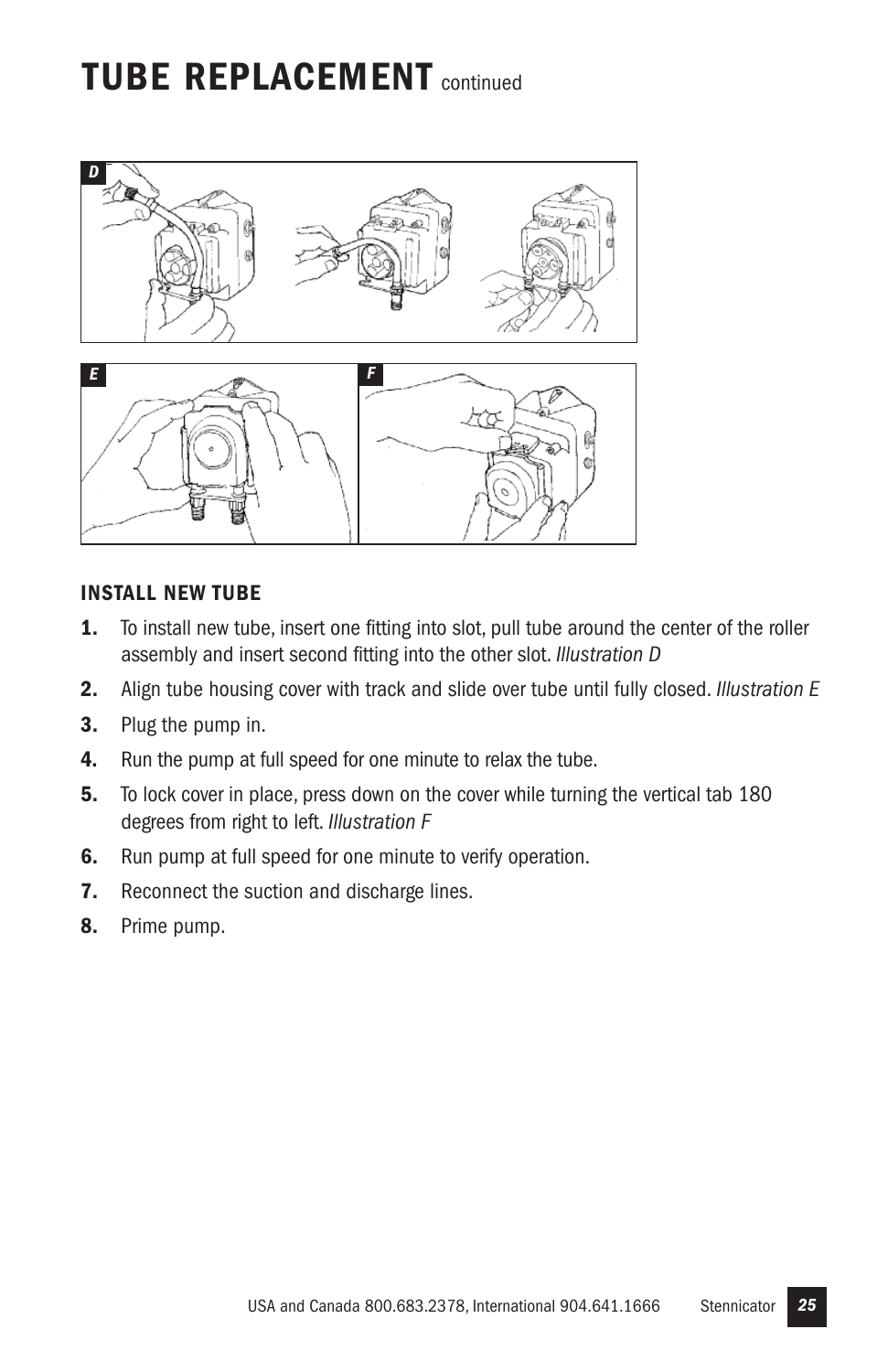### **CLEANING THE POINT OF INJECTION SAFETY INFORMATION**



#### **NOTICE: Indicates special instructions or general mandatory action.**

The duckbill check valve allows the extension tip to be installed in the center of the pipe directly in the flow of water to help reduce deposit accumulation.

**A WARNING** Warns about hazards that CAN cause death, serious **personal injury, or property damage if ignored.**

**This is the safety alert symbol. When displayed in this manual or on the equipment, look for one of the following signal words alerting you to the potential for personal injury or property damage.**



#### **HAZARDOUS PRESSURE/CHEMICAL EXPOSURE**

 $\bigwedge$  Use caution and bleed off all resident system pressure prior to attempting service or installation.

 $\bigwedge$  Use caution when disconnecting discharge line from pump. Discharge line may be under pressure. Discharge line may contain chemical.

 $\sqrt{N}$  To reduce risk of exposure, the use of proper personal protective equipment is mandatory when working on or near chemical metering pumps.

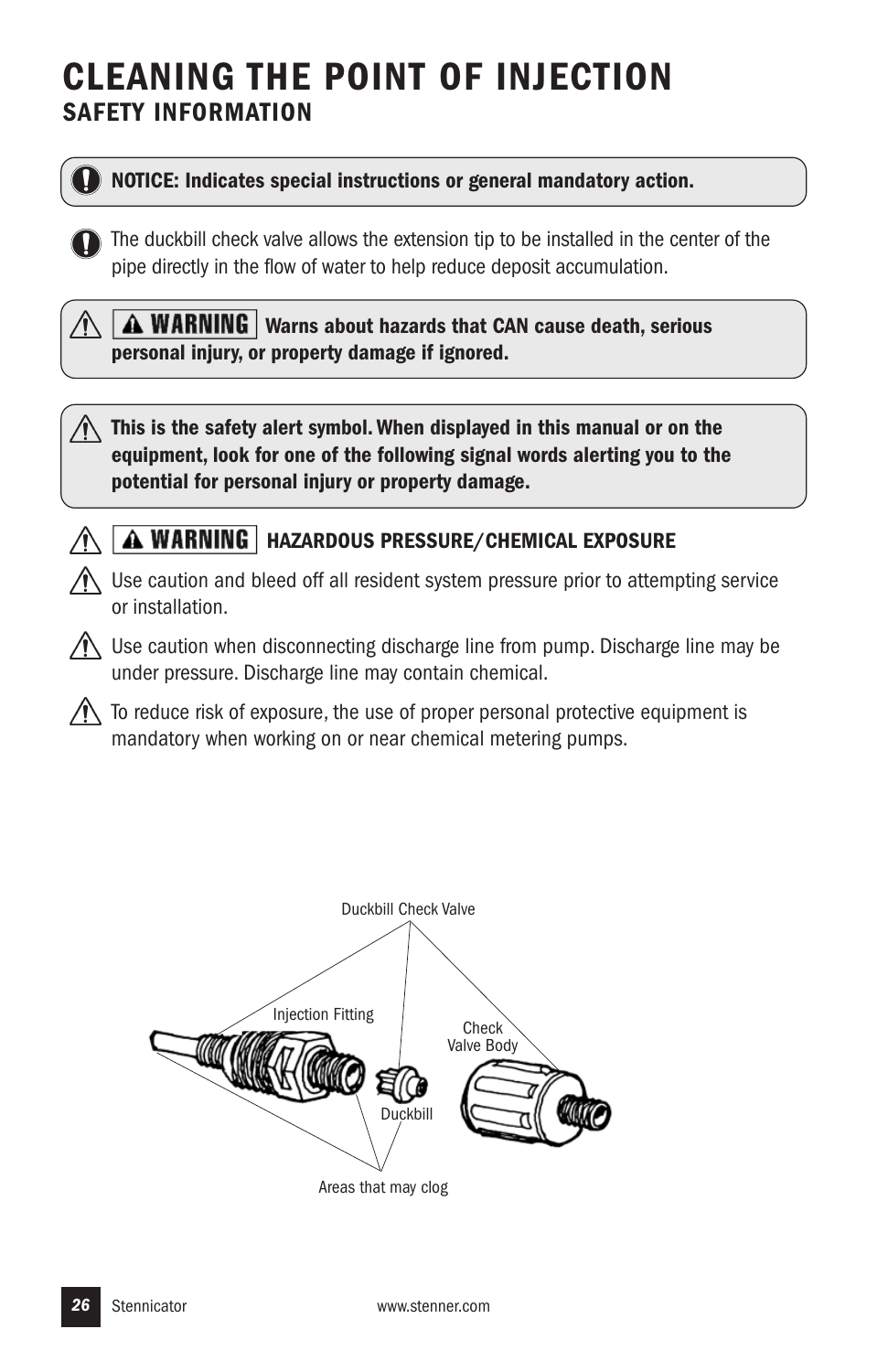### **CLEANING THE POINT OF INJECTION** continued

- **1.** Turn metering pump off and unplug cord. Disable water pump or auxiliary equipment electrical supply.
- **2.** Depressurize system and bleed pressure from pump discharge line.
- **3.** Loosen and remove connecting nut and ferrule from the duckbill check valve to disconnect discharge tubing:
	- **•** Unscrew the top fitting (check valve body) to disassemble.The bottom fitting (injection fitting with arrow) should remain attached to the pipe.
	- **•** Remove duckbill from check valve body and replace if deteriorated or swollen (replace duckbill with every tube change). If clogged, clean or replace (yearly replacement recommended).
	- **•** Examine O-ring in the injection fitting and replace if deteriorated or damaged.
- **4.** Insert a #2 Phillips head screwdriver through injection fitting into the pipe to locate or break up accumulated deposits. If screwdriver cannot be inserted, drill the deposit out of the injection fitting (DO NOT drill through the opposite pipe wall).

*More on next page*





deposits with a #2 Phillips head screwdriver.

Periodic inspection and cleaning of the point of injection will maintain proper pump operation and provide maximum tube life.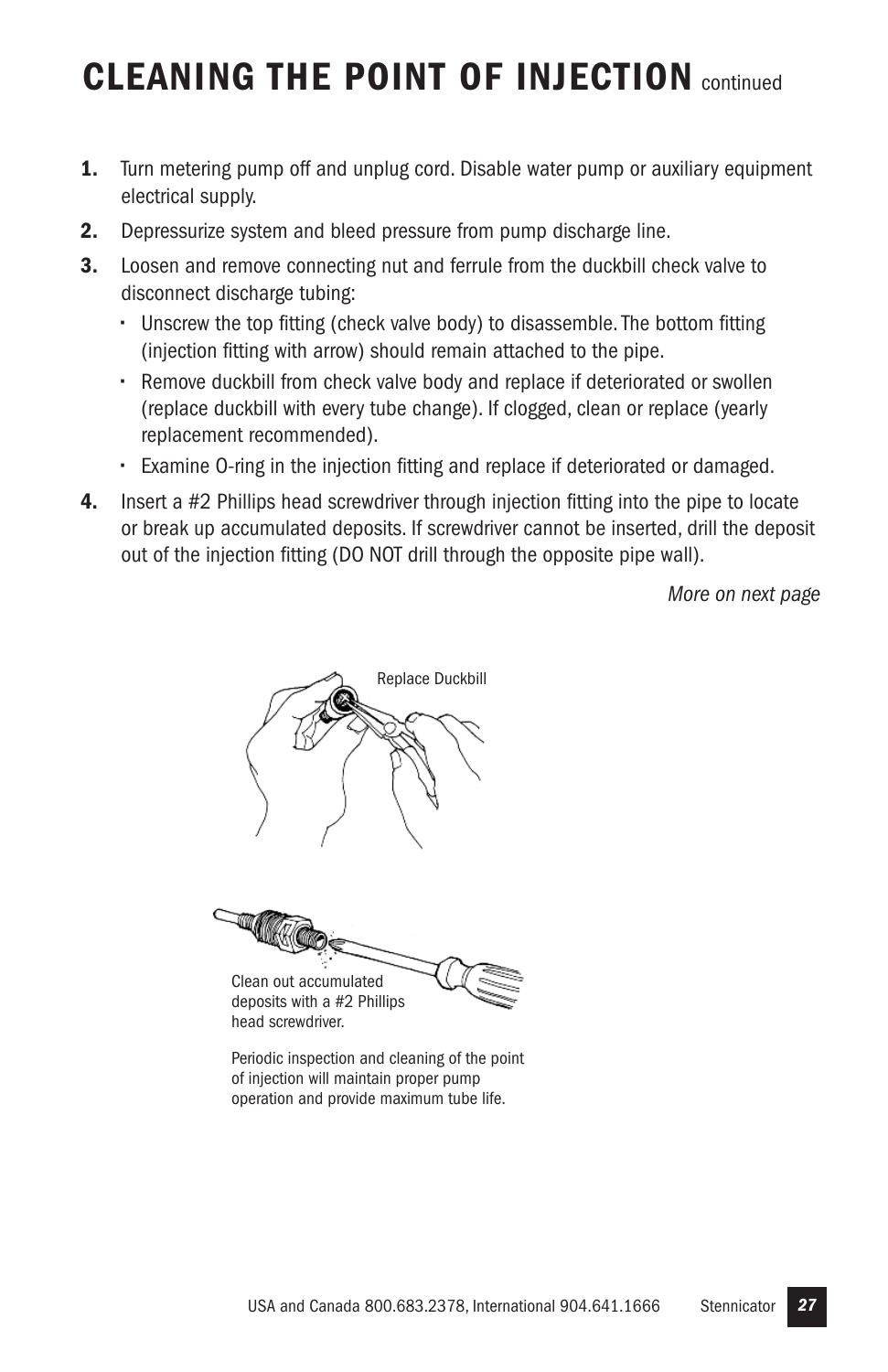### **CLEANING THE POINT OF INJECTION** continued

- **5.** Replace discharge line if cracked or deteriorated. If the end is clogged, cut off the calcified or blocked section of discharge line:
	- **•** Reassemble the duckbill check valve in reverse order.
	- **•** Replace ferrule and reinstall the discharge line to the duckbill check valve approximately 3/4" until it stops.
- **6.** Tighten the connection nut finger tight.
- **7.** Enable the water pump electrical supply and pressurize the water system.
- **8.** Put the metering pump back in service and inspect all connections for leaks.



Cut off the calcified or blocked section.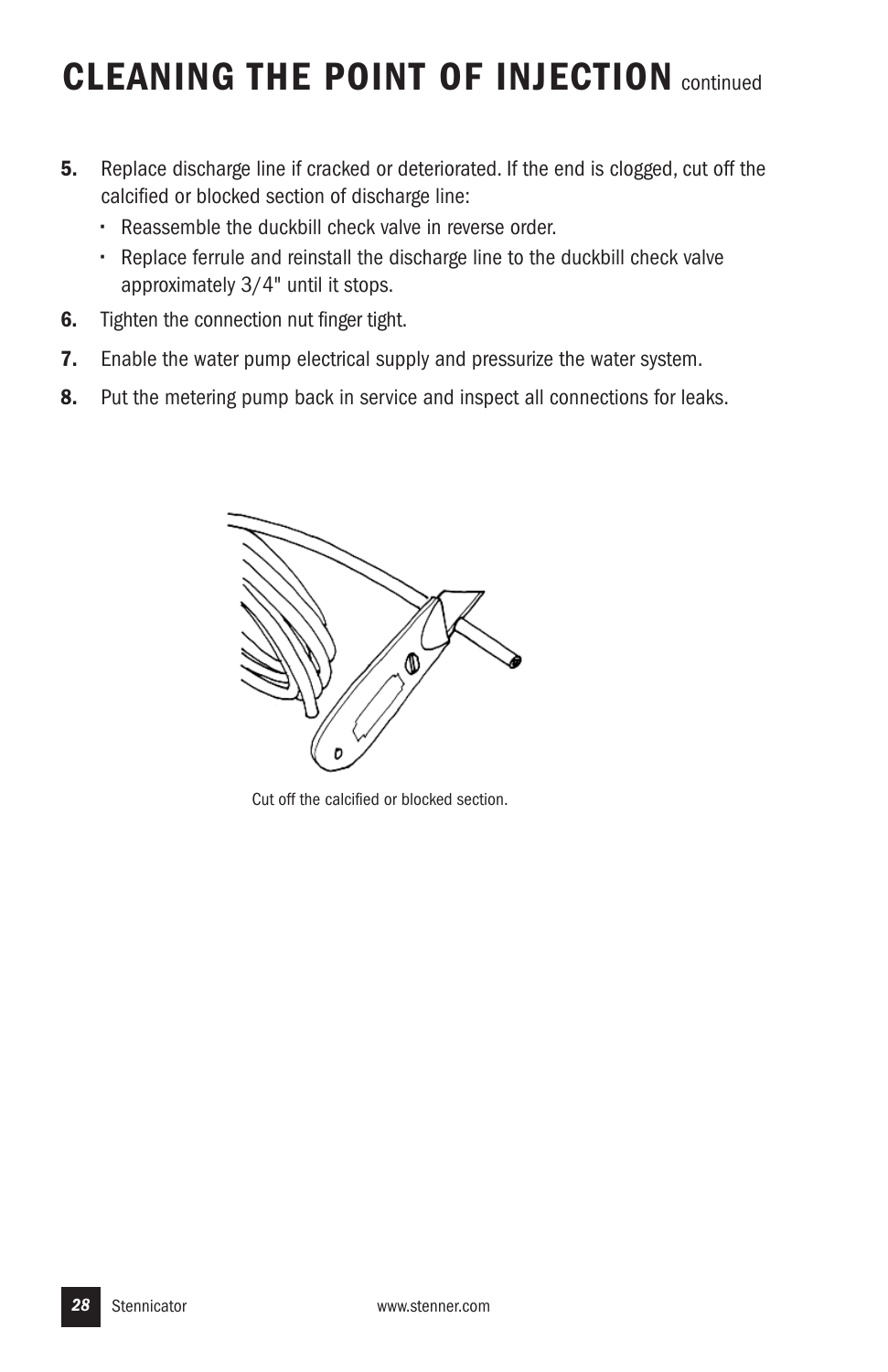### **EXPLODED VIEW**



USA and Canada 800.683.2378, International 904.641.1666 Stennicator *29*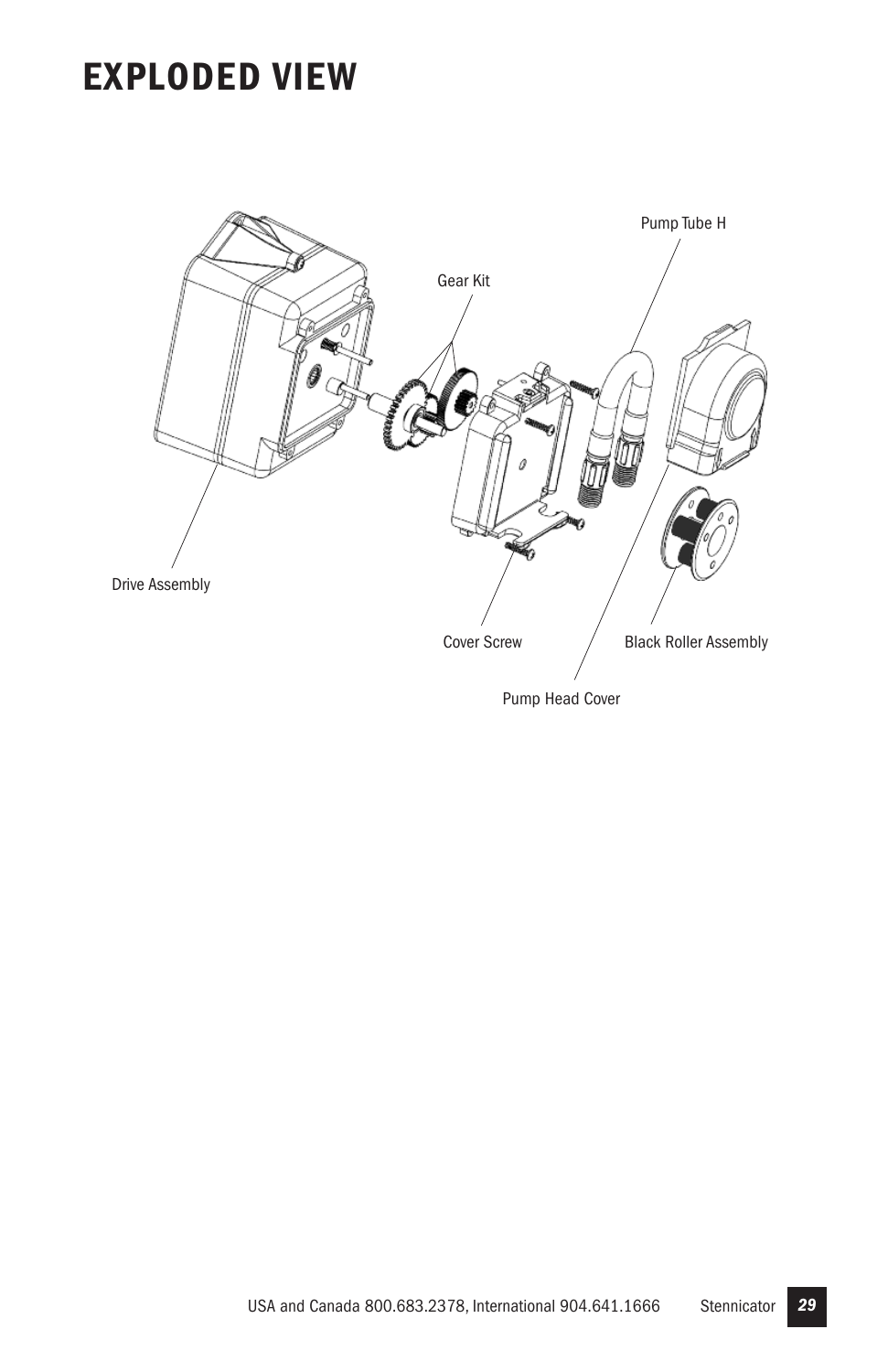## **PARTS**

| <b>DESCRIPTION</b>                                             | <b>PART NUMBER</b> | <b>UM</b>      |
|----------------------------------------------------------------|--------------------|----------------|
| Gear Kit<br>includes spacers, screws & AquaShield <sup>™</sup> | FC320              | KIT            |
| Drive Assembly Pad                                             | EC302              | EA             |
| <b>Black Roller Assembly</b>                                   | FC351              | EA             |
| Pump Tube H, ferrules 1/4"                                     | EC30H-2<br>EC30H-5 | $2-PK$<br>5-PK |
| <b>Pump Head Cover</b>                                         | EC355              | EA             |
| <b>Mounting Kit</b><br>for Stenner tank or wall mount          | FC303              | KIT            |
| Stand<br>for horizontal display or wall mount                  | FC304              | FA             |
|                                                                |                    |                |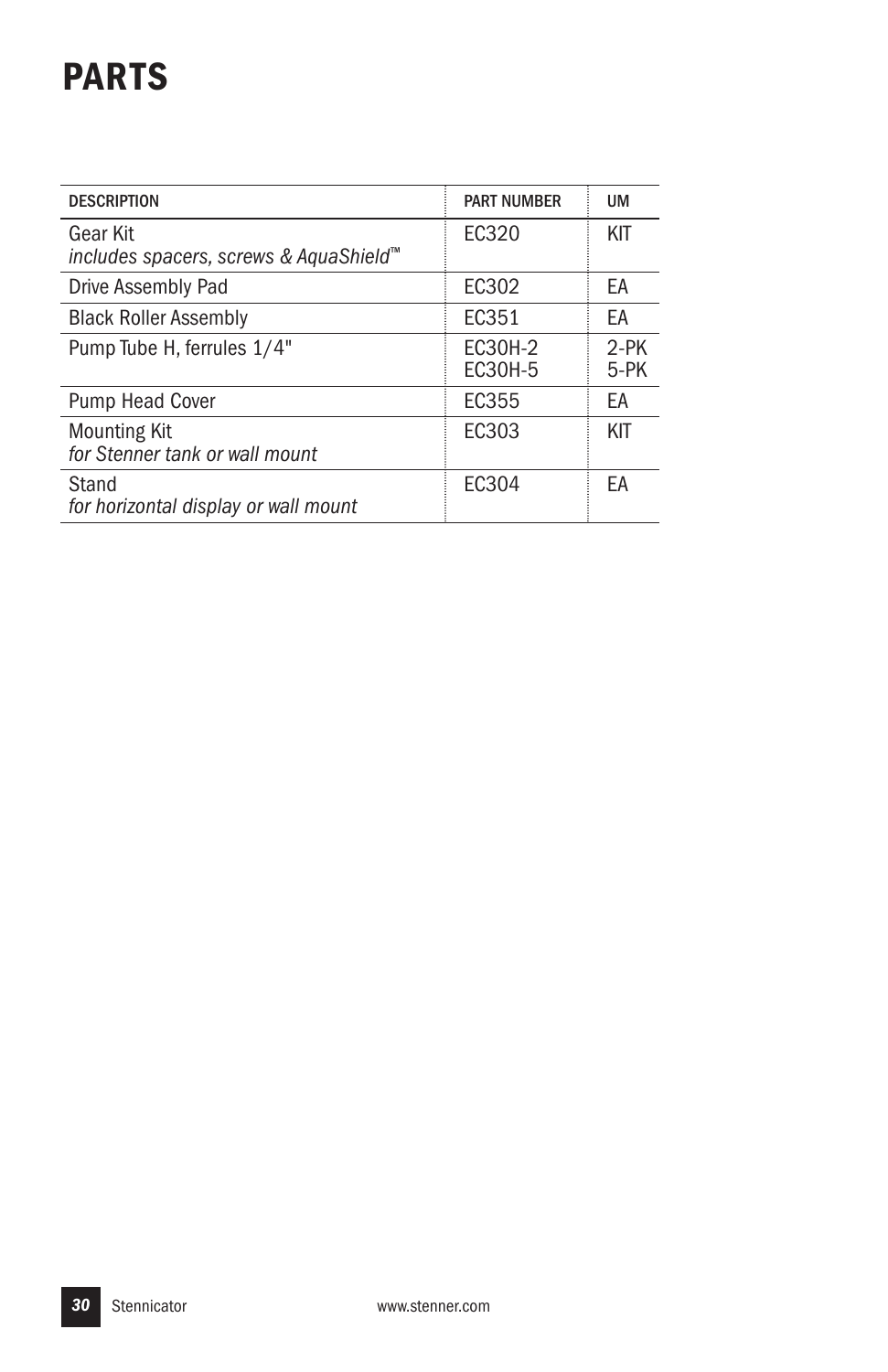### **MOUNTING TEMPLATE**